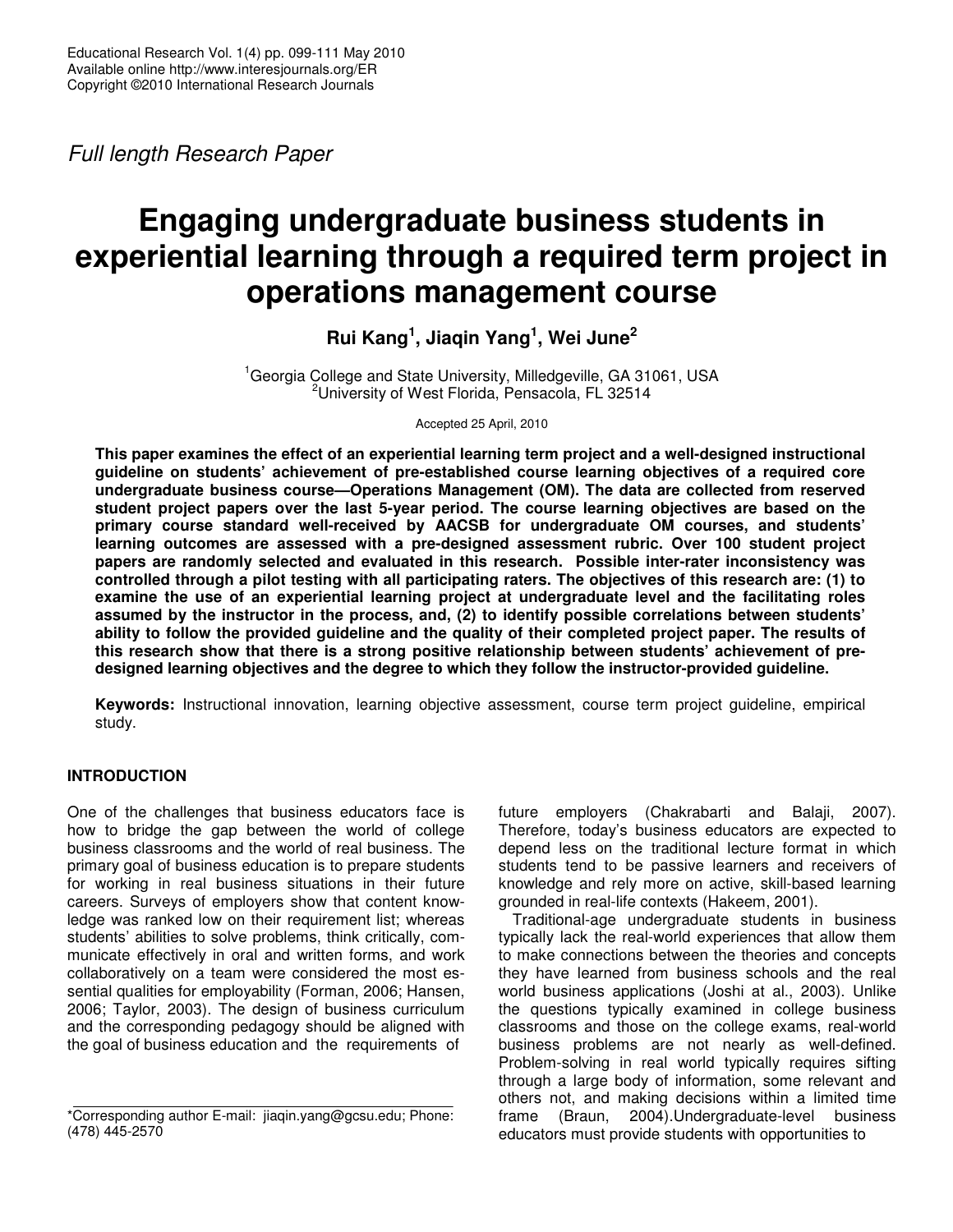practice their critical thinking skills in decision making and to contextualize their skills in the real business world (Braun, 2004). Otherwise, students may see their coursework as irrelevant of their future careers and bearing no meaning beyond the grades on their transcripts (Athanassiou et al., 2003).

Case method has been a popular pedagogical tool for helping business students develop the capacities required by their future employers. Case method can bring business classes to life by demanding students to apply their content knowledge to real business circumstances and to weigh their decisions in varied situations and scenarios, a process very similar to real business decision making (Forman, 2006; McCarthy and McCarthy, 2006). Unlike problems in engineering, business problems tend to be messier and less clear cut. Case method reinforces this reality by requesting more than a "right/wrong" answer, but rather, solutions that are suitable for a particular situation (Chakrabarti and Balaji, 2007).

Case method can take many forms: traditional written case, simulated case, and live case. One limitation of traditional written cases is that most of these cases were written several years ago before they are published (Ackerman et al., 2003; Forman, 2006). Simulated cases typically can involve only a limited number of variables and therefore, fail to reflect the full complexity of the real business world (Tvaronavicien, 2003). The live case method, in the business education context, is a type of experiential learning which involves students with real life business organizations and engage them in solving real life problems (Elam and Spotts, 2004). Live cases represent a degree of realism that cannot be achieved through traditional written or simulated cases (Klebba and Hamilton, 2007). The live case method provides an immediate and direct link between issues in real firms and concepts or theories covered in business courses in a highly integrated fashion (Hershey and Walker, 2006; Mahar and Salzarulo, 2008). Textbook knowledge is usually presented in a linear, sequential order; whereas the world of real business is messy, complex, integrated, holistic, and uncertain (Forman, 2006). However, research activities that engage students' in studying real life business cases often are restricted to graduate-level programs such as master's and PhD (StoBlein and Kanet, 2008). This could be the reason that many college graduates feel disconcerted in the face of the real world. The major advantage of live cases as compared to traditional written cases is the ambiguity and uncertainty reflected in live cases which forces students to process incomplete and sometimes irrelevant information, test the sensitiveness of their decisions in different circumstances, and take real control and responsibility for their learning (Elam and Spotts, 2004; Hamer, 2000; Kennedy et al., 2001). The live case method provides business students

with both challenges and opportunities and often leads to improved learning outcomes, increased motivation, interest, enthusiasm, and an attitude of lifelong learning (Maher and Hughner, 2005; StoBlein and Kanet, 2008). Despite the various strengths of the live case method, it is still an underutilized method in today's business programs (Kennedy et al., 2001). As the Association to Advance Collegiate Schools of Business (AACSB) International placed more emphasis on the importance of experiential learning and included active student involvement as part of its criteria for accreditation, business schools interested in receiving the accreditation from AACSB International respond with increased use of the live case method as part of their curriculum and pedagogy (Elam and Spotts, 2004).

The primary objective of this study is to examine how to engage undergraduate business students enrolled in an operations management course in experiential learning through a required live case project and the various factors that make this experiential learning experience successful and valuable. In particular, a specially designed project guide is used as an instructional tool (see Appendix A) to help students prepare for a required class term project--writing a case study about a real world business and describing and analyzing how this business uses its operations as a competitive weapon in the market place. Three basic research questions for this research are: (1) How has this instructional tool helped students improve the quality of their project paper? (2) How did students use this instructional tool to apply what they had learned in the classroom to a real world business using their business analytical skills? And (3) How can this instructional tool be further improved? In addition, based on the primary research questions of this study, the following five hypotheses are constructed below:

**H1**: The better the students followed the professorprovided instructional case study guide, the better comprehension of the required course materials the students demonstrated in their case reports.

**H2**: The better the students followed the professor provided instructional case study guide, the better application of course materials to the situations described in the case study the students demonstrated in their case reports.

**H3**: The better the students followed the professor provided instructional case study guide, the higher quality of provided case analysis in relation to the course materials the students demonstrated in their case reports.

**H4**: The better the students followed the professor provided instructional case study guide, the better capacity of synthesis in relation to the course materials the students demonstrated in their case reports.

**H5**: The better the students followed the professor provided instructional case study guide, the better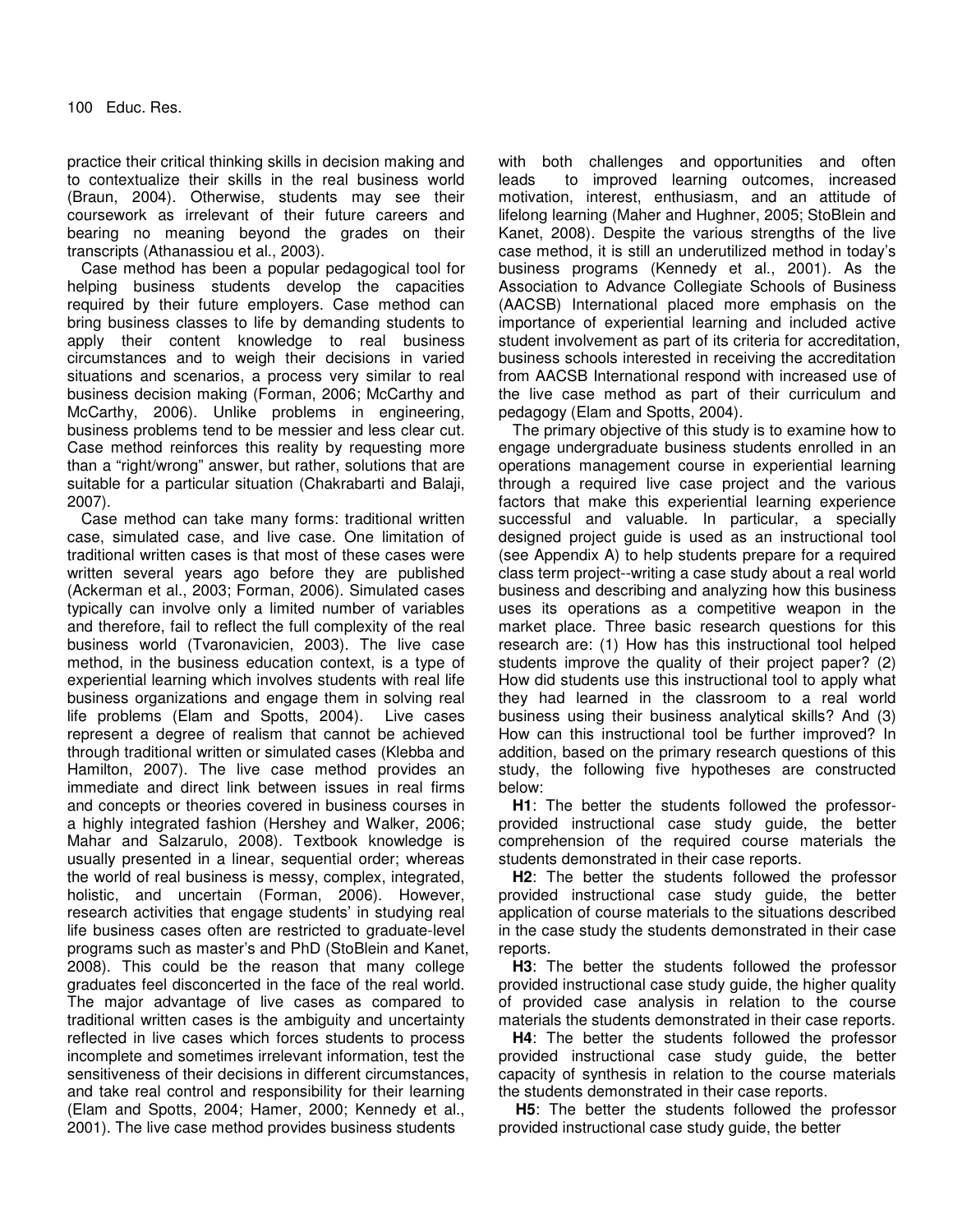evaluation about the selected cases in relation to the course materials the students demonstrated in their case reports.

Next section presents a summarized literature review of the theoretical frameworks that guided this research, along with a discussion of the pedagogical issues involved in the live case method. Section 5 briefly describes the research methodology and data collection process. This is followed by Section 6 which covers the results analysis and five hypotheses testing discussion. Finally, Section 12 presents the conclusions from this research with the implications for future research.

#### **Literature Review and Theoretical Frameworks**

Kolb (1984 p. 38) defined learning as "a process whereby knowledge is created through the transformation of experience". His experiential learning cycle contains four essential components: having a concrete experience, reflecting on those experiences, conceptualizing the experiences, and testing the model or theory (Hickcox, 2002; Kolb, 1984). Effective experiential learning must be student-centered and requires students' full commitment to the learning process "cognitively, affectively, and behaviorally" (Hoover and Whitehad, p. 25, as cited in Elam and Spotts, 2004). Two other learning theories related to experiential learning are social constructivism and self-efficacy (Dewey, 1938; Vygotsky, 1978). In other words, learning occurs when a person actively interacts with ones' environment. The social-cognitive theory emphasizes self-efficacy as a perceived attribute independent of objective ability (Bandura, 1997, p. 3; Sweet and Michaelsen, 2007). Perceived self-efficacy refers to "the beliefs in one's capabilities to organize and execute the courses of action to produce given attainments" (Bandura, 1997). According to Bandura (1997), without such perceived self-efficacy, people do not have the incentive to perform a certain action. However, the perceived self-efficacy or confidence can be gained from successful real-world problem solving (Alhourani, 2008).

#### **Experiential Learning and Business Education**

In consistent with all the above theories, experiential learning is a pedagogy that takes into consideration of both the content and the context of learning (Hawtrey, 2007). It has both cognitive and affective impacts on learning (Johnson and Johnson, 1982). Cognitively, experiential learning can alter a person's existing cognitive structure or mental model by exposing one to a larger range of experiences (Joshi et al., 2003). Experiential learning also narrows the gap between the knowledge and skills

learned in classrooms and those required by the real world.

Experiential learning projects adopted by business schools enhance knowledge transfer because it places students into real world business environments where knowledge and skills are gained through direct experiences and applied right back to the real world problems. An experiential learning project often requires skills at the higher end of the learning hierarchy according to the Bloom's taxonomy, including application, analysis, synthesis, and evaluation (Athanassiou et al., 2003). These higher-order thinking skills are the building blocks for the critical thinking skills required of the real business world. Thus, experiential learning projects respond to two of the primary learning theory's concerns: realization of knowledge transfer and design of learning experiences of true educational value.

John Dewey (1938) argued that the attitudes developed through a learning process may be more enduring than the content associated with the learning process. Affectively, experiential learning can change a person's attitudes by giving more personal control of the learning process and a sense of ownership and pride as a result of students' increased responsibility of their own learning (Hawtrey, 2007). For example, students often have the freedom to choose a firm or a particular industry to investigate in an experiential learning project, and this gives them a higher level of motivation to complete their projects than if they are given a ready-made written case to study (Forman, 2006). Polito et al. (2004) observed that many students enrolled in required operations management (OM) survey courses are not motivated to learn the course material because they often consider the course content not relevant to their future careers as accountants, marketers, or financiers. A couple of studies conducted in Australia and the United States show that using experiential learning projects in OM courses resulted in improved recollection of OM concepts and higher levels of student satisfaction with the courses (Alhourani, 2008; Polito et al., 2004). In addition, some of additional benefits of experiential learning are improved communicative and interpersonal skills, teamwork skills, and leadership skills. These skills are often considered as important as quantitative analytical skills in the real business world.

### **Pedagogical Issues Related to Experiential Learning**

As a student-centered pedagogy, experiential learning requires that the instructor give up the total control of the classroom environment (Gremler et al., 2000). However, in order for an experiential learning project to be a truly valuable experience for students, the instructor's role must be changed from "the lecturer" to "the facilitator"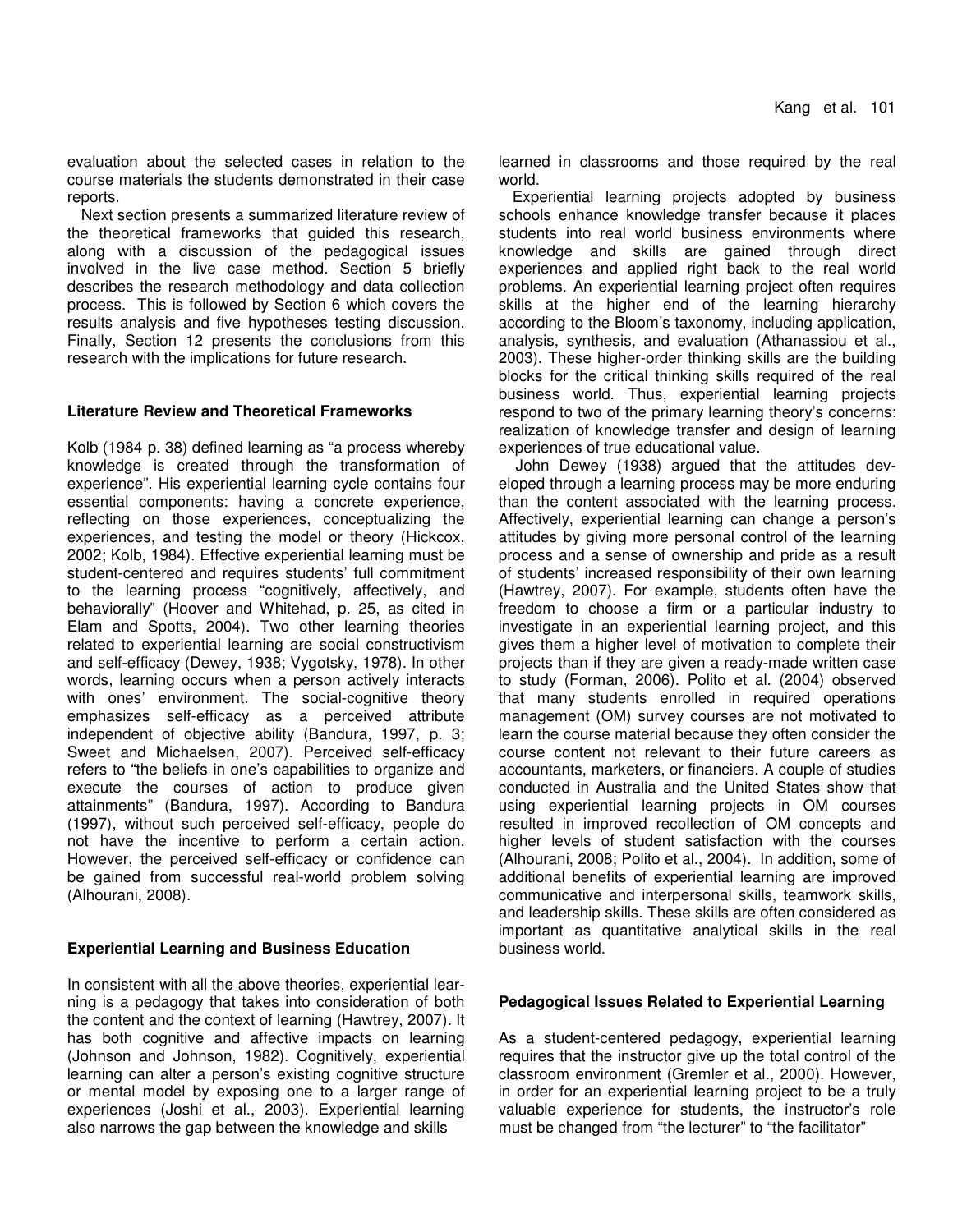(Gremler et al.,2000;Helle et al.,2006;StoBlein and Kanet, 2008). It is safe to say that experiential learning requires a whole new set of instructional skills and even greater commitment from the instructor. Research in experiential learning must address the various pedagogical issues in order to make students' experiences with this particular pedagogy more successful. Two most important pedagogical issues that are paramount for the success of experiential learning are selected for this research for further discussions: the role of the instructor and appropriate assessment of experiential learning.

## **The Role of the Instructor**

Experiential learning requires a shift in the role of the instructor from *teaching* the content to *helping* students learning the content (Gremler et al., 2000). In order to successfully perform the role of a "facilitator", the instructor must know how to provide effective scaffolding. Klebba and Hamilton (2007) define scaffolding as "a process by which the student progressively moves from lower to higher-order thinking". We believe that scaffolding from the instructor is utmost important during an experiential learning project at the undergraduate level. This is because traditional-age undergraduate students typically do not have the working experience and the mental framework to make connections between the knowledge and concepts they have learned from the classroom and the skills required for the real-life tasks. And most of the undergraduate coursework does not require students to practice higher-order thinking skills. Therefore, the instructional tool (Appendix A) designed for this class project actually serves as a scaffolding device to keep students on the right track of their final projects. In this instructional guide, students are asked critical questions under each of the aspects of operations such as products, process, and capacity so that students would consciously seek answers for these critical questions during their own research.

In order for an experiential learning project to be a successful experience for students, the instructor must also make sure that the project will require students to perform a real life situational analysis, other than to simply summarize the case facts (Forman, 2006). Undergraduate students typically are not familiar with this type of analysis. Therefore, it is critical for the course instructor to provide additional guidance in helping students develop the analytical skills. For example, in the instructional tool designed for this class project (Appendix A), students are asked to provide an evaluation of the compatibility between the product strategy of the company they chose to study and the market place. If student believe that the above two are not compatible

with each other in this selected company, then they are asked to provide their recommendations for improvement. Scaffolding, such as this instructional guide, can help students develop meta-cognition - "self-awareness of one's own cognition", viewed as the highest level of higher-order thinking because it allows a learner to not only identify and practice various critical thinking skills but also to consciously control the use of these skills (Kleppa and Hamilton, 2007). Without such instructional guide, the students might not have pursued certain critical questions in operations management and might not have practiced critical thinking skills to their full potential. While the live case method is widely considered a loosely structured teaching approach, but we believe that the instructor needs to bring some structure into the messiness and chaos especially when experiential learning projects are used with the undergraduate-level students.

### **Appropriate Assessment of Experiential Learning**

Bigg's (1996) theory of constructive alignment states that instruction, learning, and assessment need to be compatible with each other in order for teaching to have a positive impact on students. Simple paper-and-pencil tests in the forms of multiple-choice and true-or-false questions are not sufficient for assessing the outcomes of experiential learning - a pedagogical approach striving for higher-order thinking skills such as application, analysis, synthesis, and evaluation (Bartels et al., 2000; Burley and Price, 2003). Since experiential learning is grounded in real-life experiences and contexts, the evaluation of any experiential exercise must also require a comparable degree of realism. Thus, authentic assessment, in which students are required to actively perform one or more tasks under real-life contexts, is the most appropriate evaluation tool for effectively assessing the learning outcomes associated with experiential exercises (Herrington and Herrington, 1998). This means that evaluating the outcomes of experiential learning may require a substantial time investment on the part of the instructor in terms of both designing an appropriate assessment tool and giving more elaborated feedback to students (Gremler et al., 2000).

Appropriate assessment for experiential learning is to use process-oriented evaluations including multiple tasks and indicators, such as oral presentation, written report, and feedback from the clients or business partners (Gremler et al., 2000). To evaluate the learning outcomes of this particular class project, we considered multiple sources of data such as students' oral presentations and their final written reports. One challenge that comes with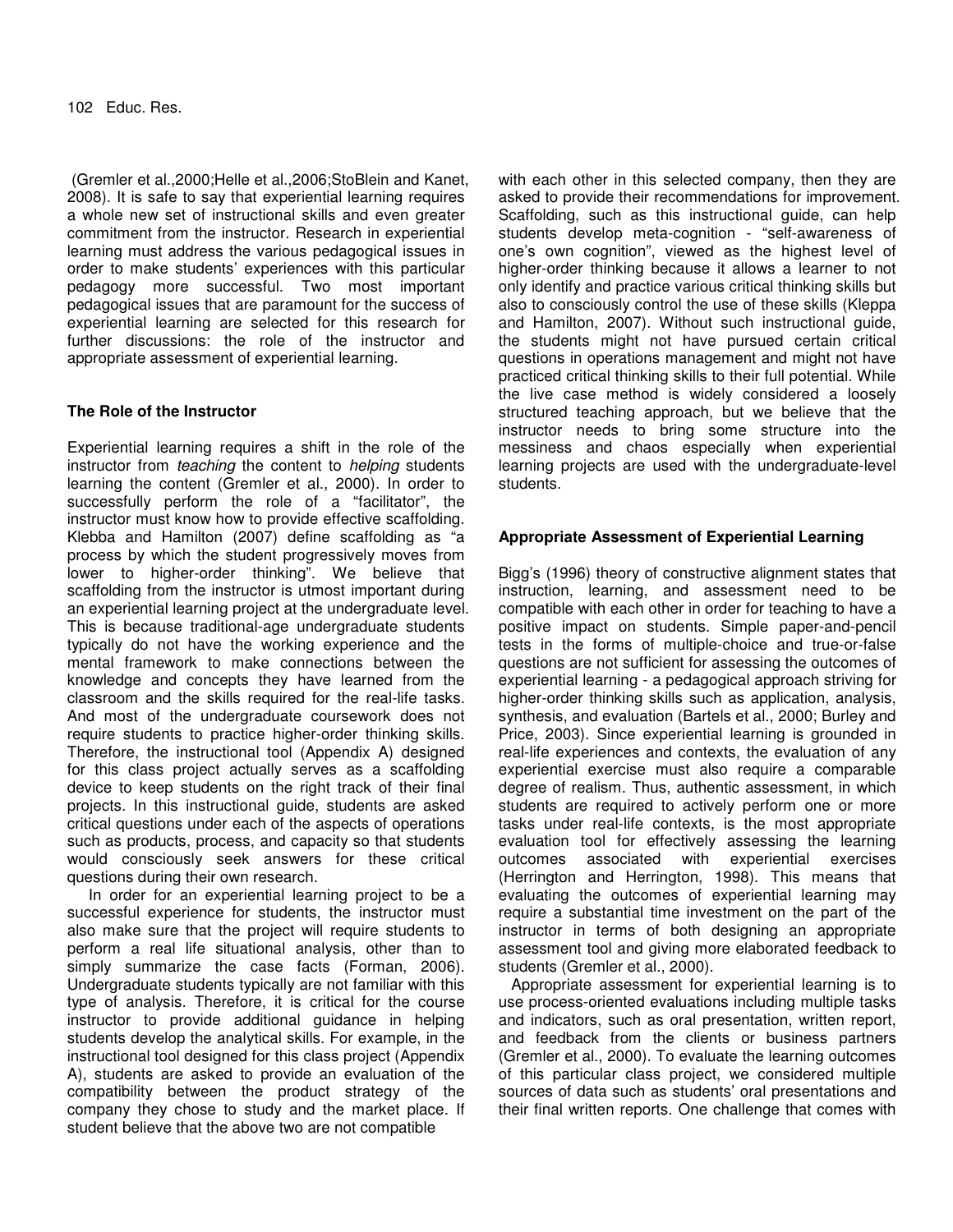|                            |                        | No. | %      |
|----------------------------|------------------------|-----|--------|
| Company type               | Manufacturing          | 34  | 32.38% |
|                            | Service                | 71  | 67.62% |
| <b>Company Size</b>        | Small                  | 41  | 39.05% |
|                            | Medium                 | 16  | 15.24% |
|                            | Large                  | 48  | 45.71% |
| Company Location           | GA                     | 69  | 65.71% |
|                            | Other States           | 22  | 20.95% |
|                            | <b>Other Countries</b> | 6   | 5.71%  |
|                            | Not Mentioned          | 8   | 7.62%  |
| <b>Final Performance</b>   | Poor                   |     | 0.95%  |
|                            | <b>Bad</b>             | 3   | 2.86%  |
|                            | Neutral/No information | 35  | 33.33% |
|                            | Fair                   | 15  | 14.29% |
|                            | Good                   | 51  | 48.57% |
| <b>Industrial Position</b> | Leader                 | 56  | 53.33% |
|                            | Follower               | 35  | 33.33% |
|                            | <b>Not Specific</b>    | 14  | 13.33% |
|                            |                        |     |        |

**Table 1**. Company Information in Case studies

using authentic assessment is how to deliver clear expectations to students. Since authentic assessment tend to be more ill-defined or loosely structured, business educators may also have the tendency to give students' more ambiguous and holistic directions. In this class project, the instructional tool is designed not only to serve as a scaffolding device to help students in gaining deeper understanding of operations management concepts and develop critical thinking skills and meta-cognition, but also to serve as a rubric for assessing students' learning outcomes. Since critical questions are included in this instructional guide under each of the important categories of operations management, students were given clear expectations of what content should be included in their final projects. In addition, this instructional guide is also intended to provide students a template or a framework in organizing their final oral presentations and written reports.

#### **RESEARCH METHODOLOGY**

#### **Sample**

In this research, 105 previous student case reports are randomly selected from over 500 collected during 2003 – 2008 from students who attended an undergraduate-level, semester-long Operations Management course at Georgia College & State University (GC&SU). These student case studies have covered the manufacturing and service companies of various sizes (large or small), locations (local, regional, national, or international), financial standings, and industry positions (for details, see Table 1).

#### **Assessment Rubric**

An assessment rubric (Appendix B) is designed in this research as

the analytical framework for assessing and rating the selected sample student case reports. The data collected through this assessment rubric are then analyzed to address the proposed research questions in this research - the positive effect of the course instructional tool on students' performance.

The assessment rubric has three sections. The first focuses on the content and the structure of the case studies. This rubric is to determine whether each of the students followed the instructional guide by addressing each of the eleven required components on the guideline. Four levels of ratings are used in this research: very satisfactory, satisfactory, somewhat satisfactory, and not satisfactory. Section 2 of the rubric is designed to determine the success of this experiential learning project in terms of building students' higher-order thinking skills. This part of the rubric is based on the Taxonomy of Education Objectives, also called the Bloom's Taxonomy of Learning (Bloom et al., 1956). Bloom's Taxonomy of Learning is chosen as our theoretical basis because the learning outcomes specified in the taxonomy are in congruence with the educational objectives and activities represented in our experiential learning project (Krathwohl, 2002). Experiential learning as an instructional method emphasizes problem-solving in real-life contexts, knowledge transfer, and higher-order thinking skills (Elam and Spotts, 2004). Therefore, in order to properly assess the effectiveness of an experiential learning project, such a framework al-lows us to determine the degree of those more complex cognitive processes.

There are six major categories (knowledge, comprehension, application, analysis, synthesis, and evaluation) in Bloom's Taxonomy ranging from simple to complex and from concrete to abstract (Bloom et al., 1956). These six categories represent a cumulative hierarchy, i.e., achievement of any lower category of the learning out-comes on the taxonomy is considered necessary before achievement of any higher category of the learning outcomes (Anderson, 2005). Knowledge is demonstrated through recalling or recollecting terminology, facts, and other specific information. Comprehension is demonstrated through the ability to understand and interpret the meanings of a learning material. Application is demonstrated through using what one has previously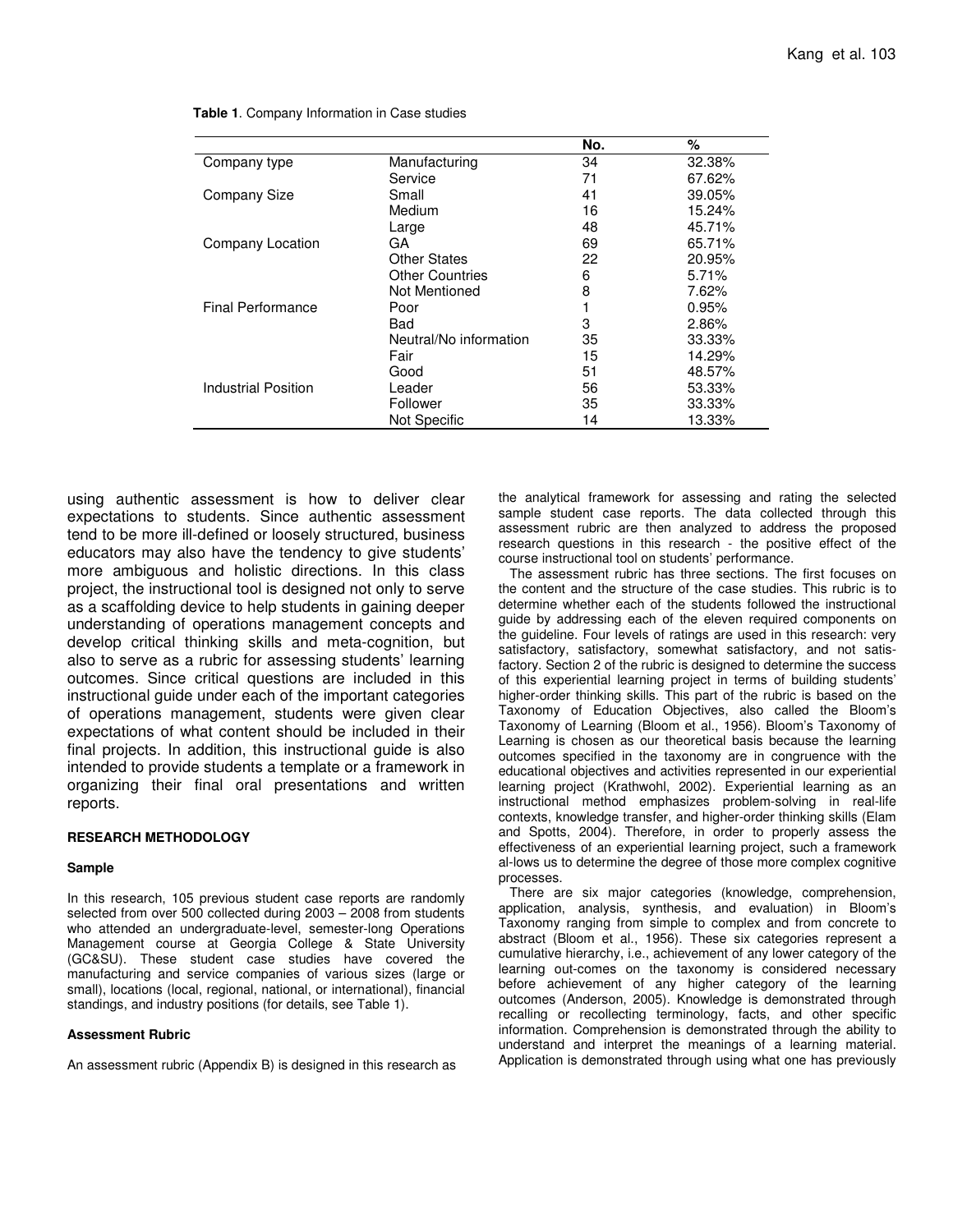

**Figure 1.**Data validation and Analysis process

learned in a new and concrete situation. Analysis means to break down <sup>a</sup> learning material into component parts in order to establish relationships and reveal the underlying structure. Synthesis is reflected in the ability to create <sup>a</sup> whole from parts in order to generate new knowledge. Evaluation is reflected in the ability to judge the quality of materials learned based on certain criteria or standards. For this research, we retained the five categories from *comprehension* to *evaluation* in our assessment rubric and omitted the *knowledge* category because recall or recite course information is not an objective for this particular class assignment. Mayer (2002) aligned the above six categories with nineteen cognitive processes with an identifier to each of these nineteen cognitive processes. When defining the assessment rubric used in this research, we adopted most of these identifiers as our own indicators of student mastery of each of the learning outcomes as specified on Bloom's Taxonomy. Four levels of ratings are employed for each of the five categories (excellent, good, fair, and poor). For <sup>a</sup> specific definition for each of the above five categories and <sup>a</sup> description for each of the above four classifications, please see Appendix B.

The final section of the assessment rubric focuses on the format and the appearance of the sampled student case reports. In particular, we checked whether each of the students provided references and appendices. In addition, we also examined whether each of the student papers chose to use comics and graphic displays to enhance the readability of the required case report. Furthermore, we made <sup>a</sup> distinction between those references, appendices, comics, and graphic displays that are supportive and those that are not supportive of the overall case report.

#### **Data Validation and Data Analysis Process**

As shown in Figure 1, to ensure the validity and

consistence of student report evaluation and rating process, a pilot-testing was conducted before distributing these 105 case reports to three raters. First, 10 student reports were randomly selected as the "sample" independently and rated by each of the three raters. Then, the three ratings were compared and validated through peer reviewing and debriefing in order to build credibility and reliability among the three raters for the later formal rating result. In the process, for each item in the assessment rubric, at least two of three ratings must be in agreement, and the rating provided by the third rater must not be more than one point apart from the other two. When <sup>a</sup> larger discrepancy occurred, all three raters compared their research notes, deliberated and clarified the definition and criteria associated with each of the items, and reached <sup>a</sup> final agreement at the end. These agreed criteria were applied by all three raters on <sup>a</sup> consistent basis throughout the rating process for all 105 selected sample student project reports. In addition, to further reduce any potential bias, the 105 student case reports were assigned evenly (onethird to each rater) among three raters - who evaluated these student reports independently.(figure 1)

Upon the completion of rating process, first, all data collected from the rating process are summarized into three tables with related descriptive discussions and some quantitative analyses (to be presented in next section). In the five proposed hypotheses, "*following the instructional guide*" is employed as the independent variable, and each of the five learning outcomes corresponding to the five categories under the Bloom's Taxonomy are treated as the dependent variables. Both the descriptive statistics results and the correlation analysis (including ANOVA) for the above hypotheses are presented in the next section.

Finally, while in rating the assigned student case reports, all three raters were asked to record those meaningful, indicative, suggestive, and implicative statements and citations from the student reports for <sup>a</sup>

qualitative analysis using the constant comparative method recommended by Miles and Huberman (1994). The results of such <sup>a</sup> qualitative analysis are then used to develop <sup>a</sup> coding scheme for emerging themes and patterns for two major purposes: (1) these identified themes and patterns can provide additional insights and understanding to the statistical results by generating richer and deeper information; and (2) these identified themes and patterns can further explain and clarify the statistical findings through triangulation (Caracelli and Greene, 1993; Johnson and Onwueguize, 2004).

#### **RESULTS**

#### **General Information Summary Results**

A summary of the general information about the companies selected by the 105 student case project reports is displayed in Table 1. As shown in Table 1, among all business selected by students for their live case study, over two third (67%) are in service sector, another one third (33%) are manufacturing firms.

It is not surprised to see such <sup>a</sup> representation, as this ratio is relatively close to the real life business world today (by the most recent available statistics, over 80% of people work in <sup>a</sup> service business – comparing to only 11% in manufacturing industry, and remaining are in government related organizations – 2005).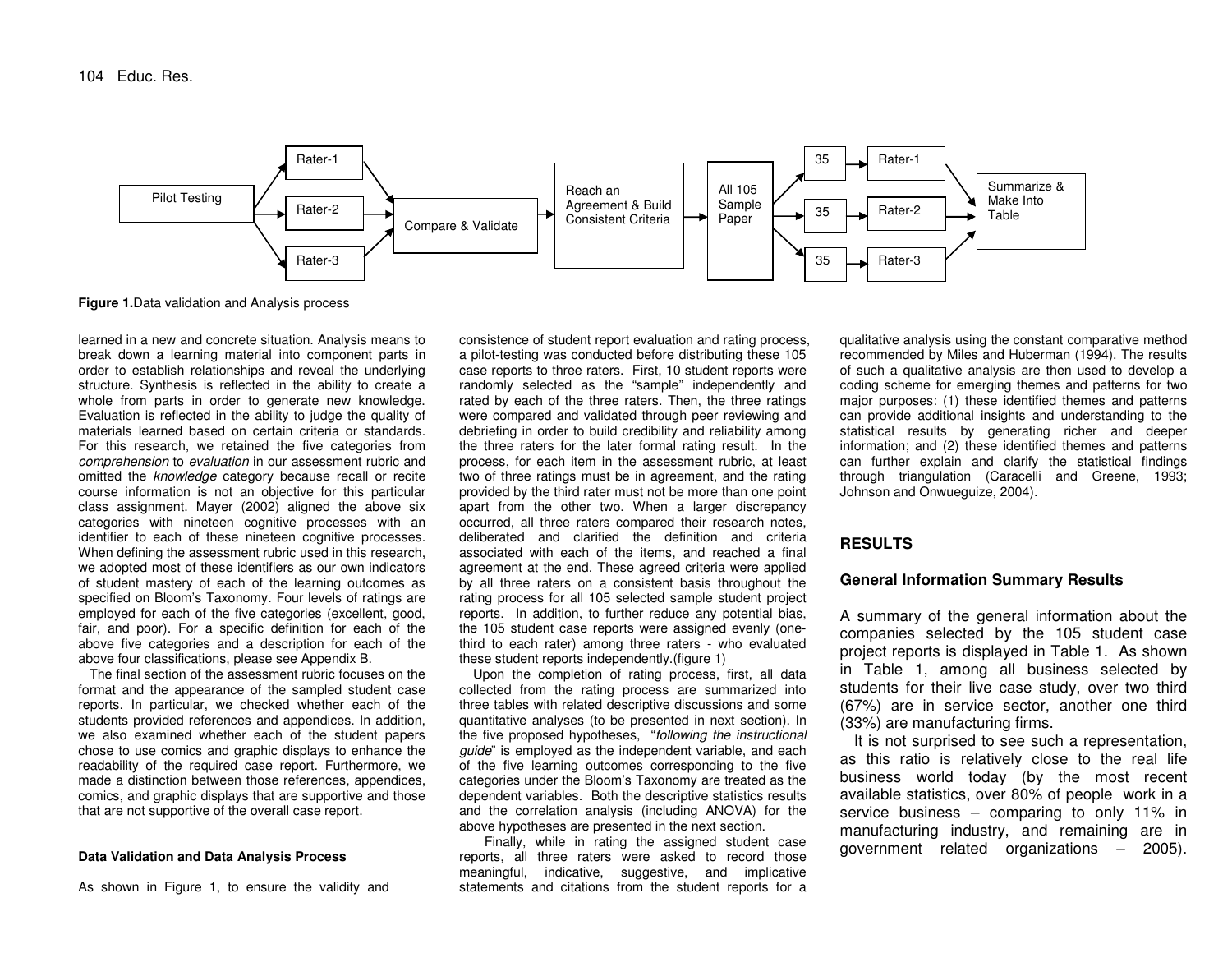In terms of company size (here a company with over 100 employees is viewed as a "large" company, from 20 -100 employees as "medium", and less than 20 employees as "small"), among all companies selected by the students, there are about 46% of large companies, comparing to 39% for medium-sized firms, but only 15% for small businesses.While this ratio is of course not representative to the business size in real life, but it is an indicative that a majority of business students may have a misconception that a large company might provide them more room and space (i.e., more materials) in writing their live case study (This point is revealed from reading students' statements in explaining – why this company was selected for this project). A possible implication to the instructor here is that a more clear instruction guideline about the company size may be necessary to guide students in selecting a company for their case study.

Since all 105 student case reports were selected from the same undergraduate OM course of a campus in Georgia, it is of interest for this study to see  $-$  the locations of the companies selected by students for this case study (The students were instructed that there was no restriction on their selection of the companies for their case study). Not surprisingly, as shown in Table 1, an overwhelming large majority (66%) of the companies selected for this case study are located somewhere in the state of Georgia – very close to the percentage of students (about 64%) who are enrolled from Georgia on this campus. All students of this class were encouraged by the instructor to select a business that they were familiar with by either had worked there before, or any of their family member/relatives/personal friends have been working there, so that it would be relatively easier for them to collect the required business information for their case study. As such, it can be seen that most students (who were from Georgia originally) had selected a company located in Georgia. This may also explain that 21% of the companies discussed in students' case study reports are from "other states" and about 6% from "other countries", as campus statistics show that a 26% of students from other states and about 10% of international students. An overall impression of all three raters throughout the evaluation process is that by selecting a company being familiar with in a certain way, students in general were able to get all basic required business information for their case study and to put the related operations management issues in perspective. An instructional implication which can be learned here is that when a live case method is used in an instructional class project at the undergraduate level, it is constructive to provide more clear and direct instruction by the instructor in terms of how to select a company for their case study and how to obtain the required real life business information for their case study. The result of this research shows that such an instructional guide can certainly improve students' performance and learning

outcome from their case study experience.

The last two items in Table 1 are relatively subjective in nature, and suggested in the instructional guide to help students better understand and apply the covered course material and better analyze, synthesize, and evaluate the case situations. The first one is about firms' current financial performance (or positions) given the company's operations management decisions described by the students. It is somewhat surprising to see that nearly half (49%) of sampled student reports claiming the company selected for their case study as in "Good" financial position, with another 15% claiming in "Fair" condition, a total of 64%. In contrast, less than 4% of the companies reported by the sampled student project papers have a financial position being "bad" or "poor". It is hard to believe in real life business world that about two-third of all businesses will have a positive financial position in their competitive market. There are two possible explanations. First, since there was no clear or consistent criterion provided about the firms' financial position, thus judgment of the students (or the person he/she contacted in the business) was quite subjective. Secondly, in general, students tend to "believe" that the company (they wrote their case study) must be in a "good" financial position (unless otherwise told by the information they obtained), to "believe" that the instructor would more likely to give a favorable grading consideration for a "happy-ending" story (Most students used the wording of - "I believe that the financial position of this company is ….." in their reports about this item ). Additionally, as many businesses in real world would keep their financial related information confidential, it is not surprised at all to see that about one-third (33%) of the student reports claiming – no information available in regard to this item. We believe that the results about this item from this research are "biased" and too "subjective" to reflect real business world. If such a performance measure were included in a live case method undergraduate level class project, then the instructor must provide more consistent and practical instruction to guide students for more real and objective outcome. (For example, the instructor should make it clear to all students in advance that their final grade of the case study will have nothing to do with the current financial position of the firm being discussed.) The final item in Table 1 is about the industry position of the company selected for student case reports  $-$  a "leader" in its industry or just a "follower". The intent for this information is that a leader in its industry should have earned a better evaluation in all key operational performance measures in the reports, reflecting the consistency between the "leader" position and its supposed operational performance. Among all sampled student case reports, over half (53%) claimed that the company described are in a leading position, while a third (33%) described as a "follower". It also has been observed during the case report evaluation process that overall those companies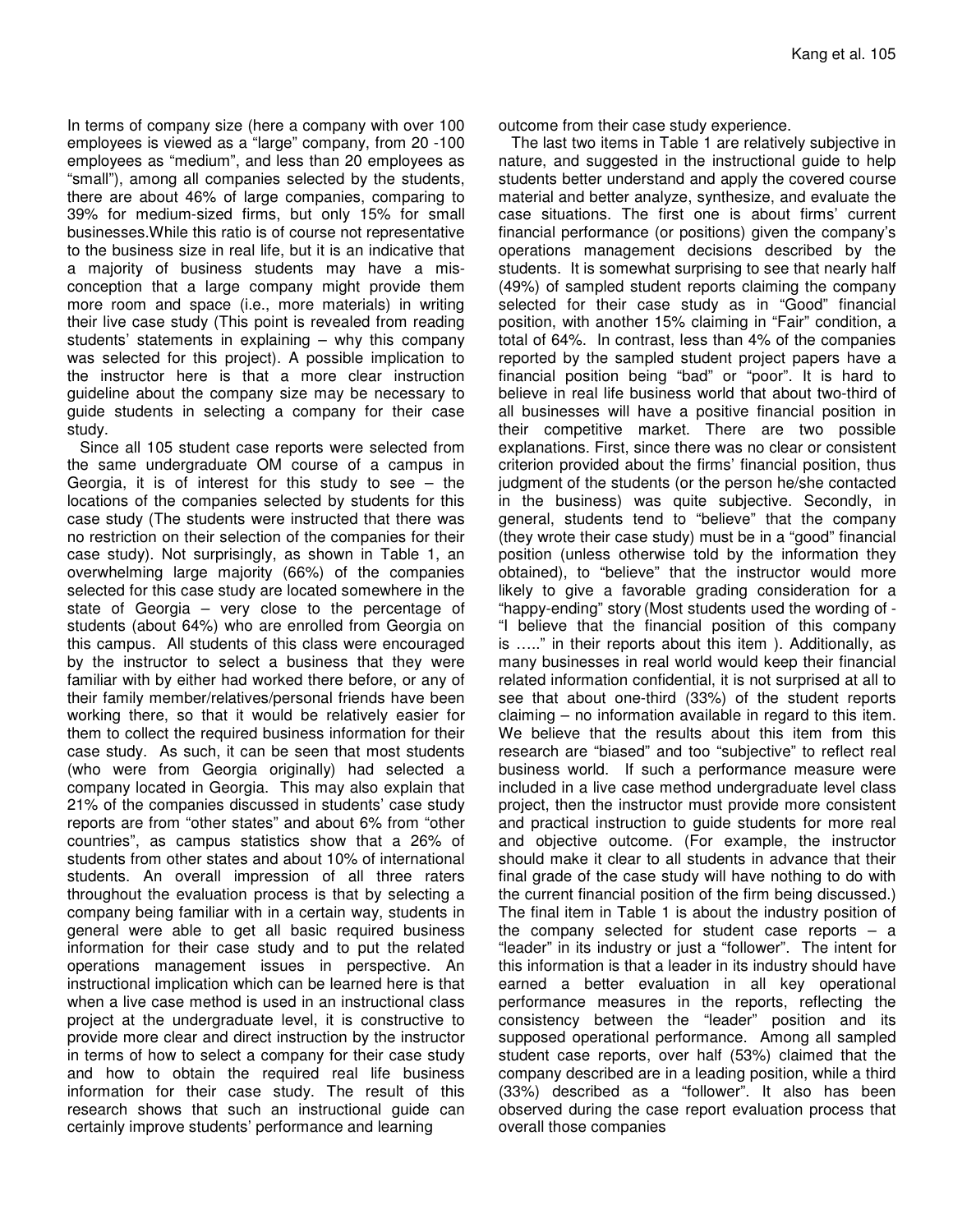106 Educ. Res.

| <b>Table 2.</b> Cases Review Statistic |  |
|----------------------------------------|--|
|----------------------------------------|--|

|                        | Mean  | <b>Std. Dev</b> | <b>Sample Size</b> |
|------------------------|-------|-----------------|--------------------|
| Format                 | 3.057 | 0.991           | 105                |
| Understanding          | 3.086 | 0.991           | 105                |
| Application            | 3.029 | 0.955           | 105                |
| Analysis               | 2.267 | 0.933           | 105                |
| Synthesis              | 2.181 | 0.782           | 105                |
| Evaluation/Reflection  | 1.743 | 0.899           | 105                |
| References             | 1.848 | 0.969           | 105                |
| Appendix               | 2.629 | 0.775           | 105                |
| Use of Comics          | 2.648 | 0.693           | 105                |
| Use of Graphic Display | 2.143 | 0.935           | 105                |

being claimed as a "leader" in its industry did receive more positive comments about their related operational performance than their counterparts in the "follower" category.

#### **Student Report Performance Rating Results**

With a 4-point scale (Very Satisfactory – 4, Satisfactory – 3, Somewhat Satisfactory  $-2$ , and Not Satisfactory  $-1$ ), the results of student report performance and learning outcome rating are summarized in Table 2. It can be seen that a majority of sampled student case reports followed the given guideline well with a mean of 3.057 (greater than 2.50), as a result, two important learning outcome measures earned a very positive rating: "Understanding the course materials well" with a mean of 3.086, and "Applying the course concepts better" with a mean of 3.029. In comparison, another three learning outcome measures are rated relatively lower, with "Analysis of company data/information" earned a mean of 2.27, "Synthesis of case situation" of 2.18, and "Case evaluation and reflection through suggestions and recommendations" of only 1.743. It is not a total surprise to see those ratings, as the last three are the three highest levels on the learning capacity of the current available learning theories. For undergraduate business students in general, it has been well recognized that applying (what have learned into real world situations), analyzing (the much more complex real life situation), synthesizing (all related factors in a logic way), and evaluating (a given situation with appropriate and constructive suggestions and recommendations) are the most difficult skills to master during their college career. The result of this research has reconfirmed this point, especially the last one – making the right and appropriate

suggestions and recommendations to a real business organization based on their own brief evaluation. It may be unrealistic to expect undergraduate business students to master those higher level learning capacities at a great level, but how to design a better instructional guideline with specific instruments to help students improving those higher level learning skills through such a live case method certainly merits future research.

To help students improving their professional writing skill, the students in this class were instructed to have necessary references and appendix in their final case reports and using better graphic displays (even adding humor with related comics) to enhance the readability of their case reports. The last four items in Table 2 are the ratings on those usage – all are showing an average mean score around 2.5, while "having references" received the lowest mean of 1.85. This may partially be explained by the fact that many students wrote their reports on a family related business and obtained the required information from personal interviews (thus no references to be cited), and partially be attributed to the weakness of general undergraduate students in searching and using outside related research information. An instructional implication is that those professional writing elements and skills should be emphasized more directly by the instructor with an announced higher weight in final grading (Table 2).

### **Hypothesis Testing Results**

Using "Format" (i.e., following the instructor's guideline) as the independent control variable, a correlation analysis and one-way ANOVA are conducted to test the five hypotheses regarding the primary research questions of this research, and the results are presented in Tables 3 and 4 respectively.

In Table 3, Column 1 (under Format) represents the correlation coefficients between the independent variable - Following the Instructor's guideline, and the four major learning outcome measures. The remaining columns show the degree of potential relationships among the four learning outcome measures. It can be seen clearly that all of the learning outcome measures have a positive relationship with the degree of following the instructional guideline, i.e., all correlation coefficients are positive with a value larger than 0.27. For example, with a high correlation coefficient of 0.736 (p-value at 0.000), it is evident that if students followed the instructor-provided instructional guidelines well, their understanding about the required course materials is better (comparing to those who didn't follow the instructional guidelines well), that is, the proposed  $H_1$  is strongly supported.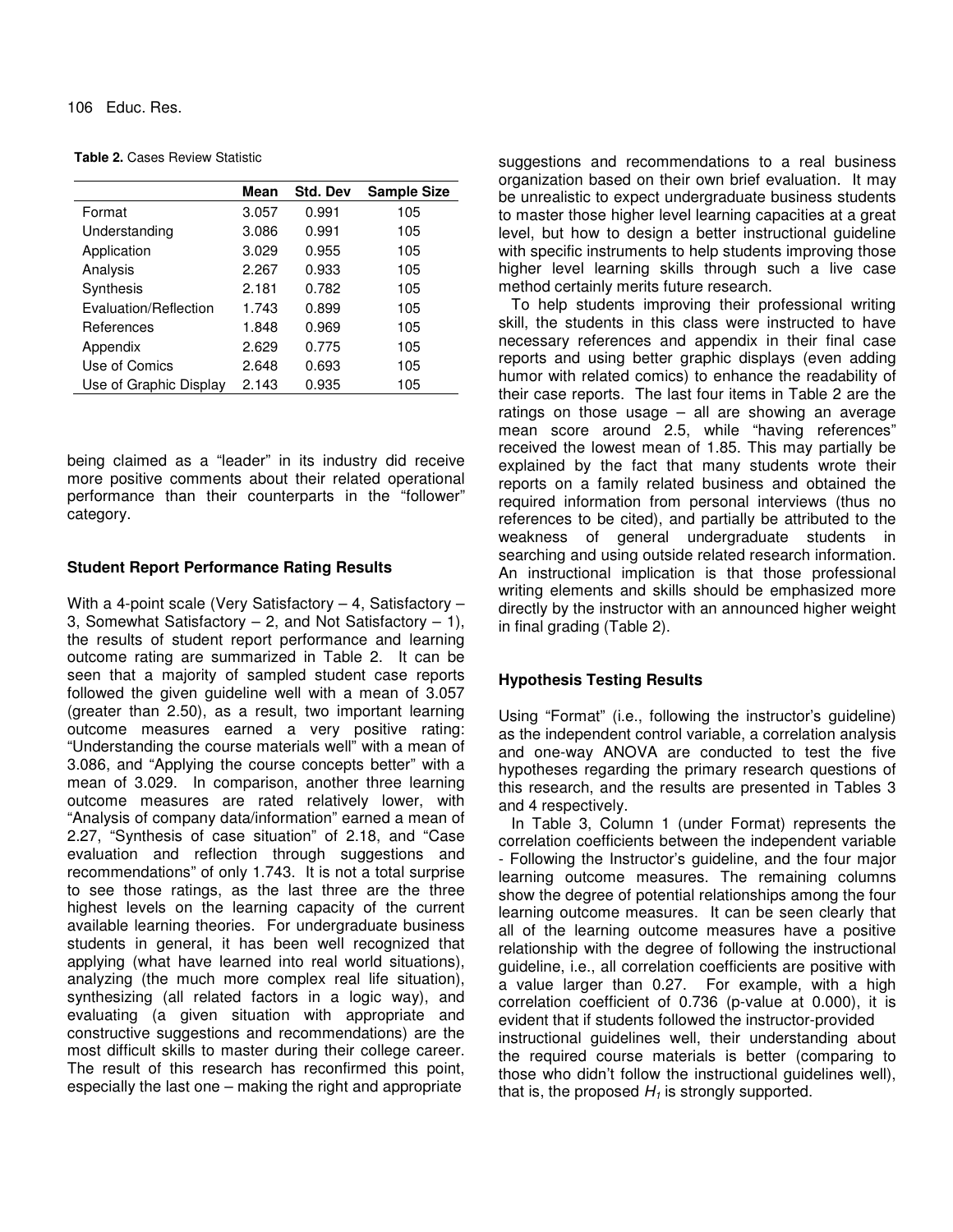#### **Table 3.** Correlation Analysis

|               | Format | Understanding | <b>Application</b> | <b>Analysis</b> | <b>Synthesis</b> |
|---------------|--------|---------------|--------------------|-----------------|------------------|
| Understanding | 0.736  |               |                    |                 |                  |
|               | 0.000  |               |                    |                 |                  |
| Application   | 0.697  | 0.901         |                    |                 |                  |
|               | 0.000  | 0.000         |                    |                 |                  |
| Analysis      | 0.515  | 0.661         | 0.649              |                 |                  |
|               | 0.000  | 0.000         | 0.000              |                 |                  |
| Synthesis     | 0.389  | 0.538         | 0.572              | 0.698           |                  |
|               | 0.000  | 0.000         | 0.000              | 0.000           |                  |
| Fvaluation/R  | 0.271  | 0.381         | 0.400              | 0.553           | 0.518            |
|               | 0.005  | 0.000         | 0.000              | 0.000           | 0.000            |

#### **Table 4**. The Results of One-Way ANOVA

| <b>Factor</b>         | <b>F-Value</b> | P-Value |                                              |                           |                                              |                                               |                     | Individual 95% Confidence Intervals |                                                |                                                             |
|-----------------------|----------------|---------|----------------------------------------------|---------------------------|----------------------------------------------|-----------------------------------------------|---------------------|-------------------------------------|------------------------------------------------|-------------------------------------------------------------|
| Understanding         | 48.58*         | 0.000   | <b>Level</b><br>1<br>$\mathbf 2$<br>3<br>4   | N<br>10<br>20<br>29<br>46 | Mean<br>1.3000<br>2.3000<br>3.3793<br>3.6304 | StDev<br>0.4830<br>0.8013<br>0.6769<br>0.5719 | (----*----)         |                                     | $(- - + - -)$                                  | $(- - \frac{1}{2} - \frac{1}{2})$<br>$(-*-)$                |
| Application           | 44.83*         | 0.000   | <b>Level</b><br>1<br>$\mathbf{2}$<br>3<br>4  | N<br>10<br>20<br>29<br>46 | Mean<br>1.2000<br>2.4000<br>3.3793<br>3.4783 | StDev<br>0.4216<br>0.7539<br>0.6769<br>0.5865 | (----*----)<br>0.80 | 1.60<br>1.60                        | 2.40<br>$(---*---)$<br>2.40                    | 3.20<br>4.00<br>$(- - \frac{1}{2} - -)$<br>$(-*--)$<br>3.20 |
| Analysis              | 13.56*         | 0.000   | <b>Level</b><br>1.<br>$\mathbf{2}$<br>3<br>4 | N<br>10<br>20<br>29<br>46 | Mean<br>1.1000<br>1.7500<br>2.4483<br>2.6304 | StDev<br>0.3162<br>0.7164<br>0.8275<br>0.8783 | 0.60                | (------- <b>*</b> --------)<br>1.20 | $(----+---)$<br>1.80                           | $(-----$<br>(---*---)<br>2.40                               |
| Evaluation/Reflection | $7.46*$        | 0.000   | <b>Level</b><br>1<br>2<br>3<br>4             | N<br>10<br>20<br>29<br>46 | Mean<br>1.5000<br>1.7500<br>2.3793<br>2.3913 | StDev<br>0.7071<br>0.6387<br>0.6769<br>0.7740 | 1.20                | 1.60                                | ---------+------<br>(--------*-------)<br>2.00 | (-----*------)<br>(----*----)<br>2.40                       |

(\* indicates a statistic significance at 95% confidence interval, in which DF=104)

This conclusion is reconfirmed by the results of One-Way ANOVA testing shown in Table 4 (Row 1), not only from the given *F-value* (48.58), but also from the confidence interval charts on the right. It is evident that while the difference between the top two levels (Levels 3 and 4) may be insignificant, but the differences between the top two levels and the bottom two levels (Levels 1 and 2) are clearly statistically significant. Similarly, having a correlation coefficient of 0.697 (p-value at 0.000), the proposed *H<sup>2</sup>* is also strongly supported, that is, if students followed the professor-provided instructional guidelines well, their application of the course materials to the situations described in the case study will be improved in a significant measure. It is interesting to note that from the observed confidence interval charts, not only the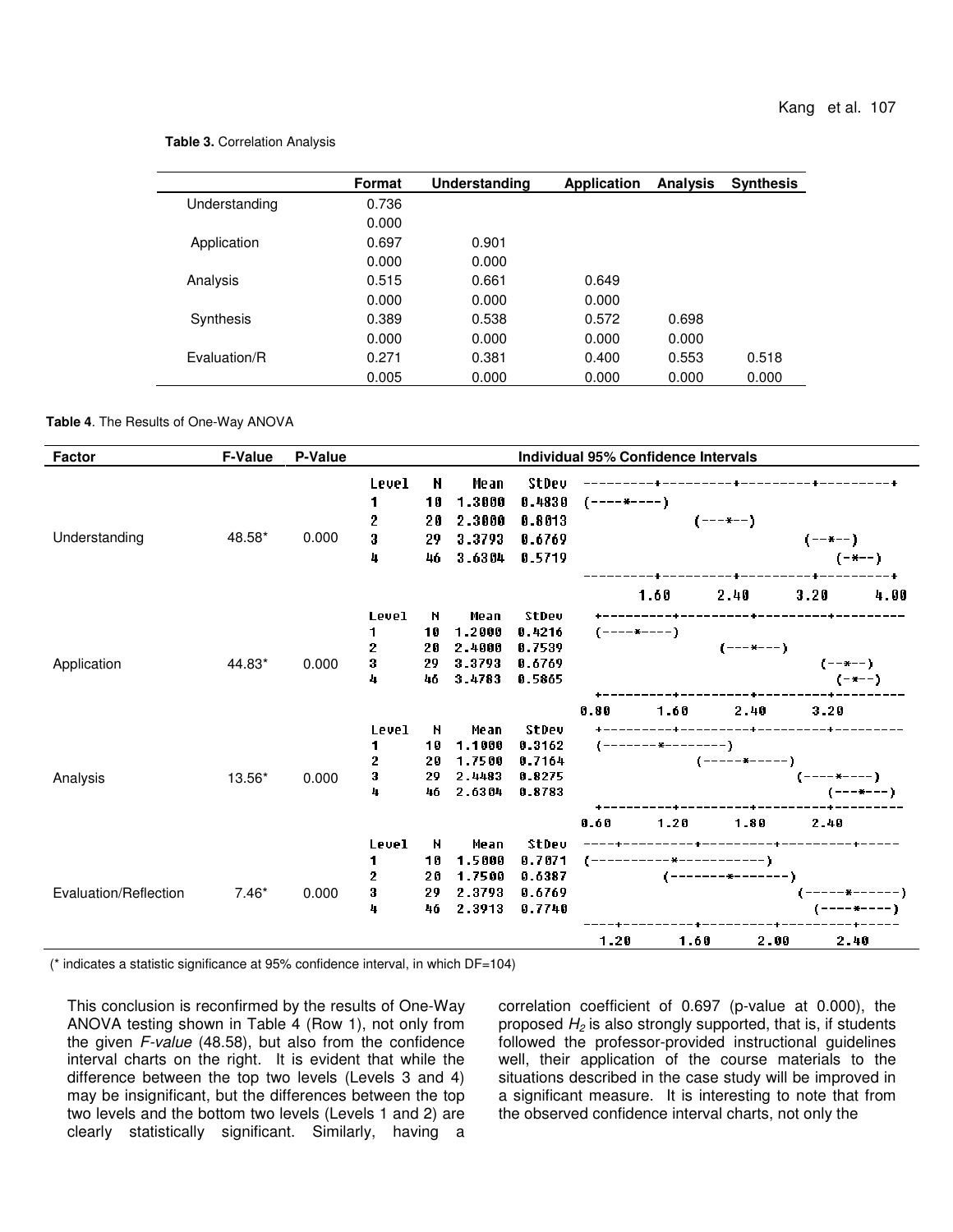| Result            |                           |                                |           |  |  |
|-------------------|---------------------------|--------------------------------|-----------|--|--|
| <b>Hypotheses</b> | Degree of Support         | <b>Correlation Coefficient</b> | ANOVA (F) |  |  |
| Hypothesis-1      | Very Strongly Supported   | 0.736                          | 48.58     |  |  |
| Hypothesis-2      | Very Strongly Supported   | 0.697                          | 44.83     |  |  |
| Hypothesis-3      | <b>Strongly Supported</b> | 0.515                          | 13.56     |  |  |
| Hypothesis-4      | <b>Strongly Supported</b> | 0.389                          |           |  |  |
| Hypothesis-5      | Supported                 | 0.271                          | 7.46      |  |  |

|  |  |  |  | Table 5. Summary of the Results of Hypothesis Testing |  |
|--|--|--|--|-------------------------------------------------------|--|
|--|--|--|--|-------------------------------------------------------|--|

differences between the top two levels and the bottom two levels are statistically significant, even the difference between the bottom two levels (i.e., Level-1 and Level-2) is also meaningfully significant. In comparison, the *Hypotheses 3 – 5* are supported but in a less significant manner. For instance, the proposed  $H_3$  is also supported by the data from this research, but with a smaller correlation coefficient of 0.515 (Table 3), and a much less significant ANOVA result of an *F-value* of only 13.56 (Table 4). Finally, as indicated earlier, while both *H<sup>4</sup>* and *H<sup>5</sup>* are supported by the data of this research, but with a much less significant degree and with relatively smaller correlation coefficients of 0.389 (p-value at 0.000) and 0.271 (p-value at 0.005). The results of all hypothesis testing are summarized in Table 5. As discussed earlier, the above results should be expected, as the last three learning outcome measures represent three highest level of learning skills, as a result, the most sampled student case study reports received lower scores on these measures – even for those who followed the professorprovided instructional guidelines relatively well.

# **Qualitative Analysis Results**

Finally, along with the statistical analysis described above, the selected student case reports are also qualitatively examined through the approach of content analysis, as discussed earlier in the research methodology section. Three major learning themes are identified - which can provide additional insights to confirming and supplementing the findings obtained in earlier sections of quantitative analysis. In particular, the qualitative analysis results can further enhance our understanding about the facilitating roles of the instructor and the instructional guidelines. A summary of the qualitative findings along with student examples is presented in Table 5. Three major learning themes are described below.

**Learning Theme 1**: Most students are successful in identifying a company's unique competitive edges by applying OM principles such as those in production cost control, demand management, planning, quality control, and inventory control.

Throughout the reading process of those selected student reports, it is observed that most students followed the instructional guide and studied businesses of small or medium sizes. These students often are able to obtain enriched first-hand information, through either direct observations or interviews of an insider. Many students gained insights about how successful businesses often had to build unique and creative strength in order to hold a position in a market place which is often filled with relentless competitions (see Table 6 - Examples 1 and 2). We believe that such insights are valuable and important for undergraduate students who have limited real-world business experiences. These insights may guide them in choosing future employers who share their personal values and philosophies, facilitate them in the process of fitting into a business organization, or maybe one day help them establish successful businesses of their own.

Another finding supportive to the Learning Theme 1 above is the fact that a majority of the students, under the advice of the instructor, had selected businesses that they were familiar with for their undergraduate-level experiential learning assignments. For example, some students chose to analyze operations at a local restaurant because they dine at the restaurant often or were once hired by the restaurant. Other students chose to study a company owned by one of their friends or relatives. Many students also selected to study companies with which they had positive experiences as a customer. However, the above selection approaches may introduce personal biases in presenting and analyzing the cases. It is also possible for some students to choose a family-owned business to which many key OM concepts and principles are not directly applicable. Despite these concerns, it is one of our instructive conclusions from this research that the selection of small to medium-sized businesses will be the most appropriate for an undergraduate-level experiential learning assignment. While students should be cautioned about the potential biases, another consideration is that the instructor may require students to submit their cases for approval before their projects start.

**Learning Theme 2**: Students who produced highquality case reports are those writing beyond just presenting information by adding their own in-depth analysis, especially paying attention to using analytical approaches such as comparison and contrast.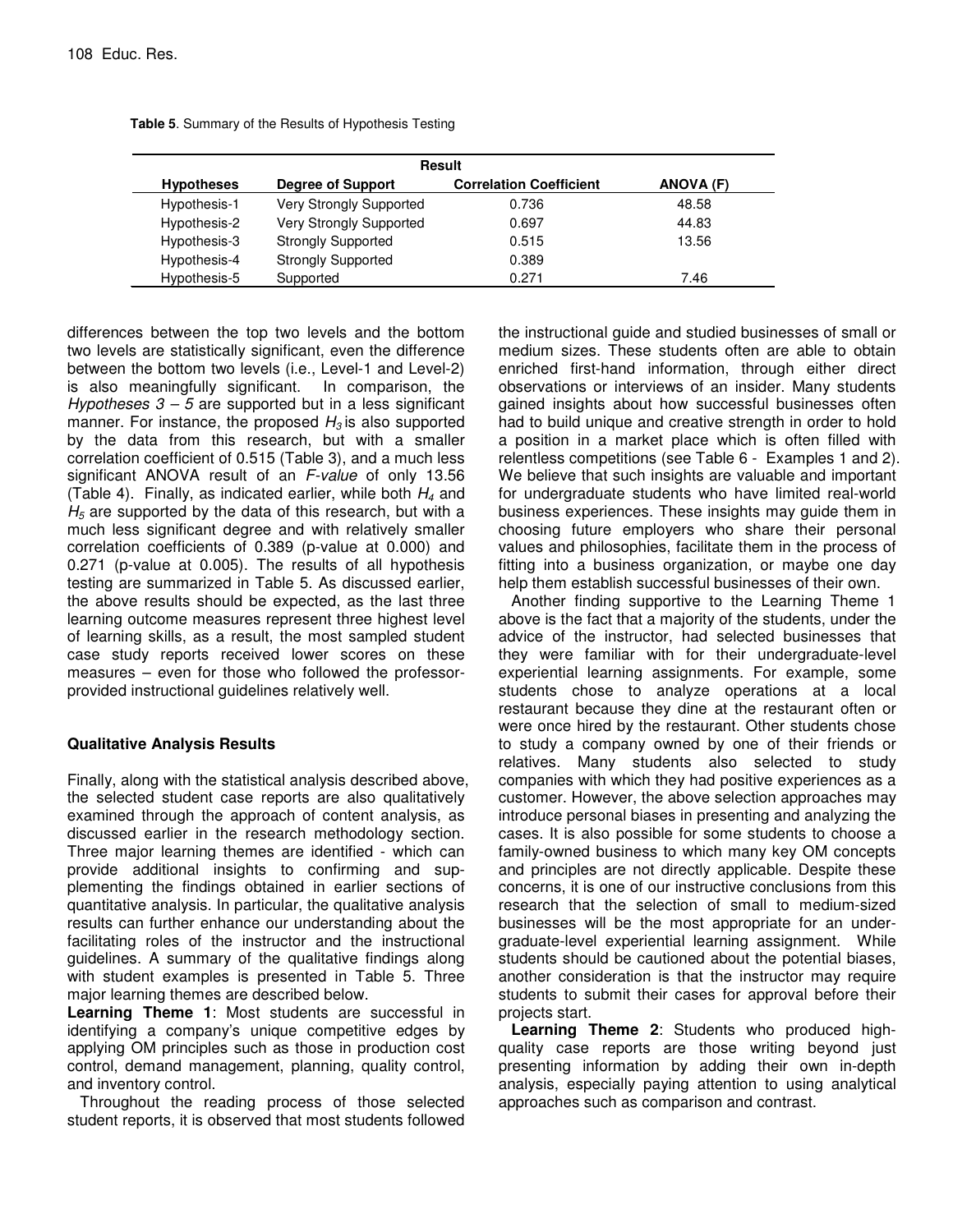#### **Table 6.** Summary of Qualitative Findings and Student Examples

| <b>Themes</b>                   | <b>Student Examples</b>                                                                                      |
|---------------------------------|--------------------------------------------------------------------------------------------------------------|
| Theme 1: Most students are      | Ex. 1: "Maxine Clark has founded a company that even adults can go back in time to their childhood           |
| successful in identifying a     | through memories of that favorite-stuffed animal or to enjoy watching their own children,"                   |
| company's unique competitive    | "employees have a very relaxed and fun atmosphere at Build-A-Bear Workshop headquarters.                     |
| edges by applying OM            | Employees can bring children to work or if they would like to bring their dogs from homethe dress            |
| principles such as those in     | code is very informal, such as a top executive coming to work in jeans and a t-shirt."                       |
| production cost control,        | <b>Ex.</b> 2: "Pricing may be one of its strongest points in creating a competitive edge. Sports Emporium    |
| demand management,              | will sell any product in the store at a price lower than any of its competitors. As explained by one of      |
| planning, quality control, and  | the store managers at Sports Emporium, low price along with quality customer service puts them               |
| inventory control.              | head and shoulders above their bigger and stronger competitors."                                             |
| Theme 2: Students who           | Strong analysis:                                                                                             |
| produced high-quality case      | <b>Ex.</b> 3: "the HVAC industry has become increasingly competitive because companies based in the          |
| reports are those writing       | United States are migrating to foreign companies because of cheaper labor costs. This, in turn,              |
| beyond just presenting          | causes companies to be more aware of wasteful and unnecessary production activities, and                     |
| information by adding their     | constantly search for methods to reduce overall production cost. In an effort to address these               |
| own in-depth analysis,          | issues, Rheem Manufacturing Company is using lean manufacturing methods."                                    |
| especially paying attention to  | <b>Ex.</b> 4: "The demand for Filson clothing is very seasonal. The majority of the outdoor clothing is only |
| using analytical approaches     | suitable use in cold and wet conditions. This drawback has caused the company to diversify its               |
| such as comparison and          | product line slightly to include more 'unseasonal' productsthis effort to alter demand for its               |
| contrast.                       | products has allowed them to have a more steady income and production volume".                               |
| Theme 3: Due to the lack of     | Weak analysis:                                                                                               |
| confidence in their own ability | Ex. 5: "Exchange Bank is definitely in their growth stage and shows strong signs that they will              |
| to provide meaningful           | continue to remain a leader amongst their competitors".                                                      |
| suggestions or                  | Ex. 6: "if demand changes, Dicks will simply contact suppliers and distributors to deliver new               |
| recommendations, most           | Did not provide specific recommendations:                                                                    |
| students failed to provide good | Ex. 7: "the suggestion that I would make to Chick-fil-A would be to develop an effective operations          |
| recommendations or              | strategy that includes the five competitive priorities: cost, quality, delivery, flexibility, and service".  |
| suggestions for the company's   | Did not discuss potential benefits and barriers:                                                             |
| future direction as required by | Ex. 8: "The recommendation that I would suggest is it should go internationalI believe it should do          |
| the instructional guide.        | more TV advertising in order to really show off its style that it has to offer" products for them to sell".  |

In general, it has been observed that almost all of those good student reports which earned high grade points are those writing beyond just presenting the collected information. More specifically, those reports have their own in-depth analysis with specific comments about a market segment, a particular industry, or a competitive business environment with appropriate comparisons and contrasts (see Table 6 - Examples 3 and 4). In comparison, it is not unusual to read some student reports in which strong comments or statements are made without a sound analysis and supportive examples or evidence (see Table 6 - Examples 5 and 6). From this learning theme, an instructive recommendation is that before making such experimental learning assignment through a live case study approach, the instructors should demonstrate case presentation skills and analytical approaches more explicitly and directly. For instance, examples, elaborated discussions, and analysis through comparisons and contrasts typically are

necessary components of a high-quality case report. Students should be encouraged to incorporate these components more consciously, consistently, and systematically. Sample student case reports with good grades can certainly be shared with students. Additionally, student progress report can also be used as another instructional tool to monitor students' performance in this effort.

**Learning Theme 3**: Due to the lack of confidence in their own ability to provide meaningful suggestions or recommendations, most students failed to provide good recommendations or suggestions for the company's future direction as required by the instructional guide.

This learning theme is consistent with the results highlighted in the earlier quantitative analysis (Tables 3 and 4). Several explanations are available. The lack of confidence in their own ability to provide meaningful suggestions or recommendations is believed as the key reason, as many students indicated when being asked by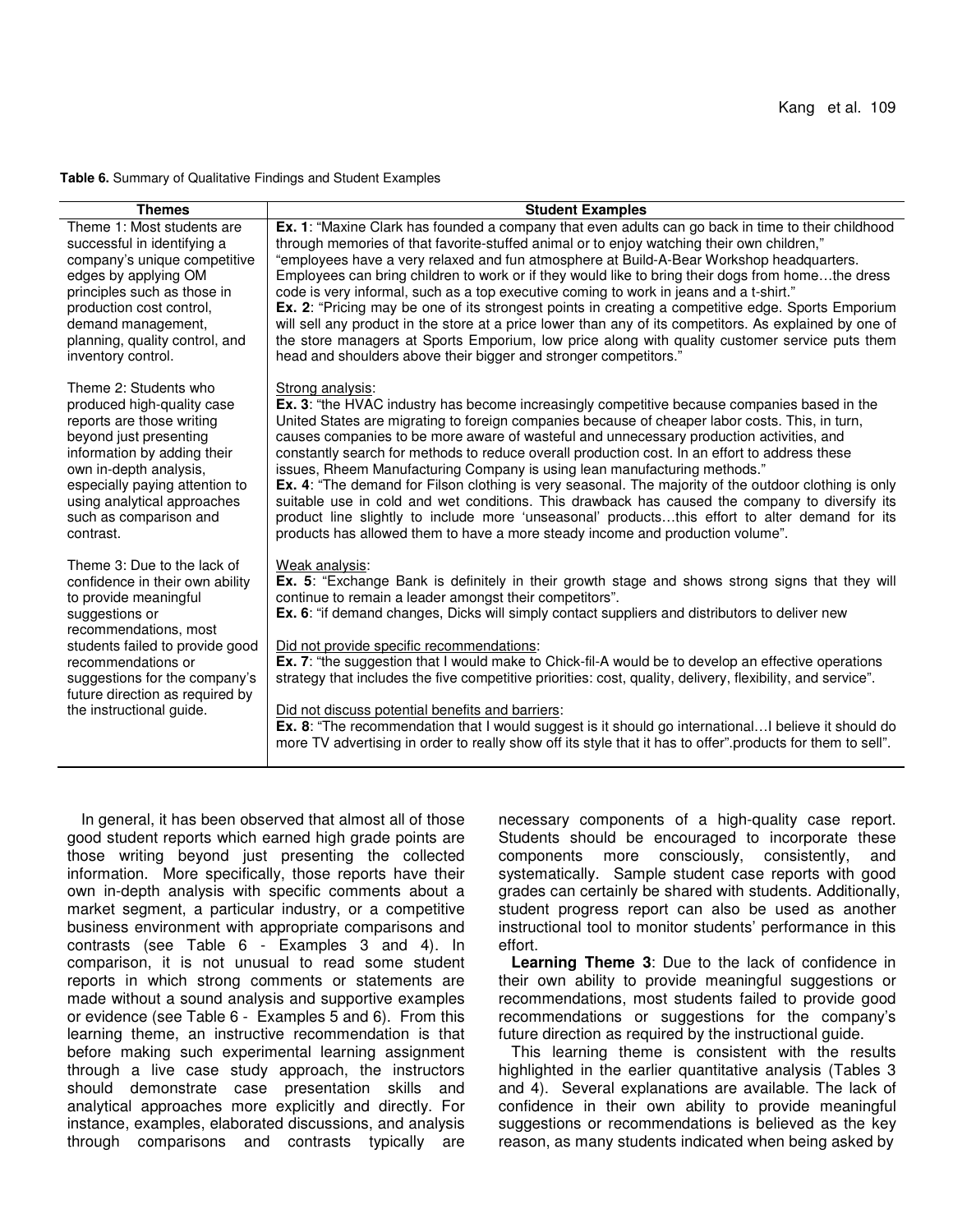the instructor. Students basically were afraid of losing grade points by giving inappropriate suggestions because of lack of first-hand business experiences. Another known reason is a misconception by many students that they could earn a better grade by portraying the company in a more positive light so that any recommendation or suggestion may imply a criticism for the company's current management. A third explanation is the fact that knowing their reports will not be seen by the companies, students believed that it was meaningless to give an advice or a suggestion that would never be considered. In addition, with a few exceptions, most students provided either too broad or too ambiguous recommendations (Table 6 - student Examples 7 and 8).

The abilities to think independently and critically and to translate thinking into sound business decisions or solutions are qualities highly valued by potential employers. Generating meaningful and relevant recommendations provides such an excellent opportunity for business students to build critical thinking and decision making skills. In order to encourage students to take this extra step in a learning experimentation with a live case method, the following instructive approaches are thus recommended: (1) The instructor should share "sample" reports with students; both positive and negative examples. (2) The instructor should assure students with explicit instruction that providing recommendations for a company does not necessarily mean to criticize the company's current policies or practices. (3) The instructor may consider assigning higher percentage of credit to the quality of students' final recommendations in the grading process. (4) The instructor should emphasize the open-ended nature of an experiential learning assignment, and encourage students to provide several alternatives when a clear-cut direction seems to be unavailable. (5) The instructor should caution students against the tendency to provide a right-or-wrong answer or a one-size-fits-all decision. (6) Finally, the instructor may consider using "*student progress report*" as a means to monitoring and directing students' effort in achieving the objective of having high quality students' recommendations for their case study reports.

# **Conclusion and Recommendations**

This paper describes an empirical study investigating the effect of an innovative instructional guideline provided by the instructor for a required OM (Operations Management) class term project on the pre-established course learning objectives at undergraduate level. While the research on such experiential learning with graduate students has been widely reported, similar research at the

undergraduate level has been quite limited in the literature. As such, the results of this research will certainly add new contributions to the research field of experiential learning at undergraduate level in terms of benchmarks and references for future research.

Both quantitative and qualitative tools are used in examining the results of this research, and many meaningful and important instructive implications have been derived from this research. For example, this research concludes that when a live case method is used in an instructional class project at the undergraduate level, it is important to provide a clear and direct instruction about - how to select a company and how to obtain the required real life business information for their case study. Five hypotheses were constructed to examine the issues addressed in this research, and are tested with related statistical procedures. The results showed that all five hypotheses are strongly supported by the data from this research but at different degrees. A clear instructive suggestion is that an instructional guide for such a live case study, as a scaffolding tool, can significantly improve students' performance and learning outcome for their case study experience. When some key business financial performance measures are included in a live case method at undergraduate level, the result of this research suggests that the instructor must provide a consistent and practical instruction to guide students for more real and objective discussion. More importantly, perhaps, regarding the primary research question of this study – constructed through *Hypotheses 1 and 2*, which are strongly supported by the data from this research, this research conclude that by following closely the instructor-provided instructional guidelines, students will have a better understanding about the required course materials and more likely being able to better apply the learned course theories and concepts into their real life case reports.

Finally, through a qualitative approach of content analysis, three major learning themes are identified, providing meaningful insights for the facilitating roles of the OM instructors, such as: sharing "sample" reports with students; assuring students that their suggestions (positive or negative) have no relation to their final grades; assigning higher grade percentage to the quality of students' final recommendations; warning students against the tendency to provide a right-or-wrong answer or a one-size-fits-all decision; and using "*student progress report*" as a means to monitoring and directing students' effort. However, one possible limitation is that the findings of this research are based on students from one institute and one instructor only. It is believed that the above instructive implications and insights will be contributive to the literature and may be used as benchmarks and references for future research.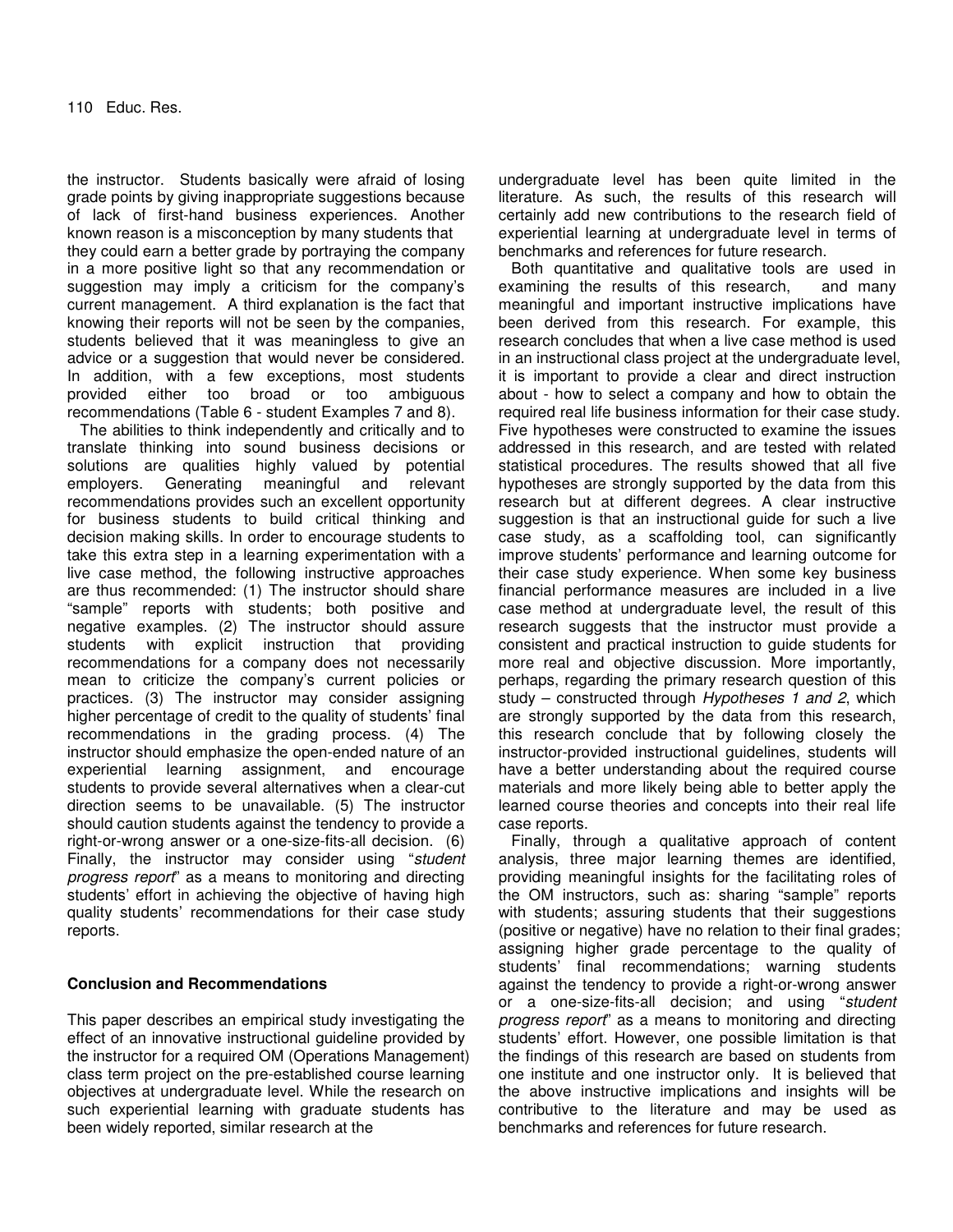#### **REFERENCES**

- Ackerman DS, Gross BL, Perner L (2003). Instructor, student, and employer perceptions on preparing marketing students for changing business landscapes. J. Mark. Educ. 25(1):46-56.
- Anderson LW (2005). Objectives, evaluation, and the improvement of education. Stud. Educ. Eva. 31(2-3): 102-113.
- Alhourani F (2008). An effective methodology for teaching lean production. Decis. Sci. J. Innov. Educ. 6(2), 527-530.
- Athanassiou N, McNett JM, Harvey C (2003). Critical thinking in the management classroom: Bloom's taxonomy as a learning tool. J. Manage. Educ. 27(5):533-555.
- Bandura A (1997). Self efficacy: The exercise of control: W. H. Freeman and Co. New York.
- Bartels LK, Bommer WH, Rubin RS (2000). Student performance: Assessment centers versus traditional classroom evaluation techniques. J. Educ. Bus. 75(4): 198-201.
- Biggs J (1996). Enhancing teaching through constructive alignment. Higher Educ. 32:347-364.
- Bloom BS, Englehard MD, Furst EJ, Hill WH, Krathwohl D R (1956). Taxonomy of educational objectives: The classification of educational goals. Handbook I: Cognitive domain. New York: David McKay.
- Braun NM (2004). Critical thinking the business curriculum. J. Educ. Bus. 79(4):232-236.
- Burley H, Price M (2003). What works with authentic assessment. Educ. Horiz. 81(4): 193-196.
- Caracelli VJ, Greene JC (1993). Data analysis strategies for mixedmethod evaluation designs. Educ. Evaluation Policy Analysis. 15(2):195-207.
- Chakrabarti D, Balaji MS (2007). Perception of faculty on case study method of teaching in management education: An empirical study. Icfaian J. Manage. Res. 6(10):7-22.
- 
- Dewey J (1938). Experience and education. Collier Books: New York.<br>Elam LR, Spotts HE (2004). Achieving marketing curriculu Spotts HE (2004). Achieving marketing curriculum integration: A live case study approach. J. Mark. Educ. 26(1):50-65.
- Forman H (2006). Participative case studies: Integrating case writing and a traditional case study approach in a marketing context. J. Mark. Educ. 28(2):106-113.
- Gremler DD, Hoffman KD, Keaveney SM, Wright LK (2000). Experiential learning exercises in services marketing courses. J. Mark. Educ. 22(1):35-44.
- Hakeem SA (2001). Effect of experiential learning in business statistics. J. Educ. Bus. 77(2):95-98.
- Hamer LO (2000). The additive effects of semistructured classroom activities on student learning: An application of classroom-based experiential learning. J. Mark. Educ. 22(1):25-34.
- Hansen R S. (2006). Benefits and problems with student teams: Suggestions for improving team projects. J. Educ. Bus. 82(1):11-19.
- Hawtre K. (2007). Using experiential learning techniques. J. Econ. Educ. 38(2): 143-152.
- Helle L, Tynjala P, Olkinuora E (2006). Project-based learning in postsecondary education-theory, practice and rubber sling shots. High. Educ. 51:287-314.
- Herrington J, Herrington A (1998). Authentic assessment and multimedia: How university students respond to a model of authentic assessment. High. Educ. Res. Dev. 17(3): 305-322.
- Hershey L, Walker S (2006). Using the CPPD method of analysis for teaching case studies in the marketing management class. Marketing Educ. Rev. 16(2):45-57.
- Hickcox LK (2002). Personalizing teaching through experiential learning. Coll. Teach. 50(4):123-128.
- Johnson DW, Johnson FP (1982). Joining together. Englewood Cliffs, NJ: Prentice Hall.
- Johnson RB, Onwuegbuzie AJ (2004). Mixed methods research: A research paradigm whose time has come. Educ. Res. 33(7): 14-26.
- Joshi M P, Davis E B, Kathuria R, Weidner C K(2003). Learning and teaching strategic management through experiential methods. Proceedings of the Academy of Management, MED, D1-D6.
- Kennedy EJ, Lawton L, Walker E (2001). The case for using live cases: Shifting the paradigm in marketing education. J. Mark. Educ. 23(2): 145-151.
- Klebba J M, Hamilton J G (2007). Structured case analysis: Developing critical thinking skills in a marketing case course. J. Mark Educ. 29(3): 132-139.
- Kolb DA (1984). Experiential learning: Experience as the source of learning and development. Upper Saddle River, NJ: Prentice Hall.
- Krathwohl DR (2002). A revision of Bloom's Taxonomy: An overview. Theory into Practice. 41(4):212-218.
- Maher JK, Hughner RS (2005). Experiential marketing projects: Student perceptions of live case and simulation methods. J. Adv. Mark. Educ. 7:1-10.
- Mahar S, Salzarulo PA (2008). Putting it all together: Weaving a common thread of assignments through introductory OM courses. Decision Sciences J. Innov. Educ. 6(2): 233-237
- Mayer RE (2002). Rote versus meaningful learning. Theory Pract. 41(4):226-232.
- McCarthy PR, McCarthy HM (2006). When case studies are not enough: Integrating experiential learning into business curricular. J. Educ. Bus. 81(4):201-204.
- Miles MM, Huberman MA (1994). Qualitative data analysis (2<sup>nd</sup> ed.). Thousand Oaks, CA: Sage Publications.
- Polito T, Kros J, Watson K (2004). Improving operations management concept recollection via the Zarco experiential learning activity. J. Educ. Bus. 79(5): 283-286.
- StoBlein M, Kanet JJ (2008). Developing undergraduate student research experiences in operations management. Decis. Sci. J. Innov. Educ. 6(2):495-502.
- Sweet M, Michaelsen LK (2007). How group dynamics research can inform the theory and practice of postsecondary small group learning. Educ. Psychol. Rev. 19: 31-47.
- Taylor KA (2003). Marketing yourself in the competitive job market: An innovative course preparing undergraduates for marketing careers. J. Mark. Educ. 25(2), 97-107.
- Tvaronaviciene V (2003). Some aspects of case teaching: How to improve the educational process. EBS Rev.15: 68-72.
- Vygotsky L (1978). Mind and society (Trans. M. Cole). Cambridge, MA: Harvard University Press.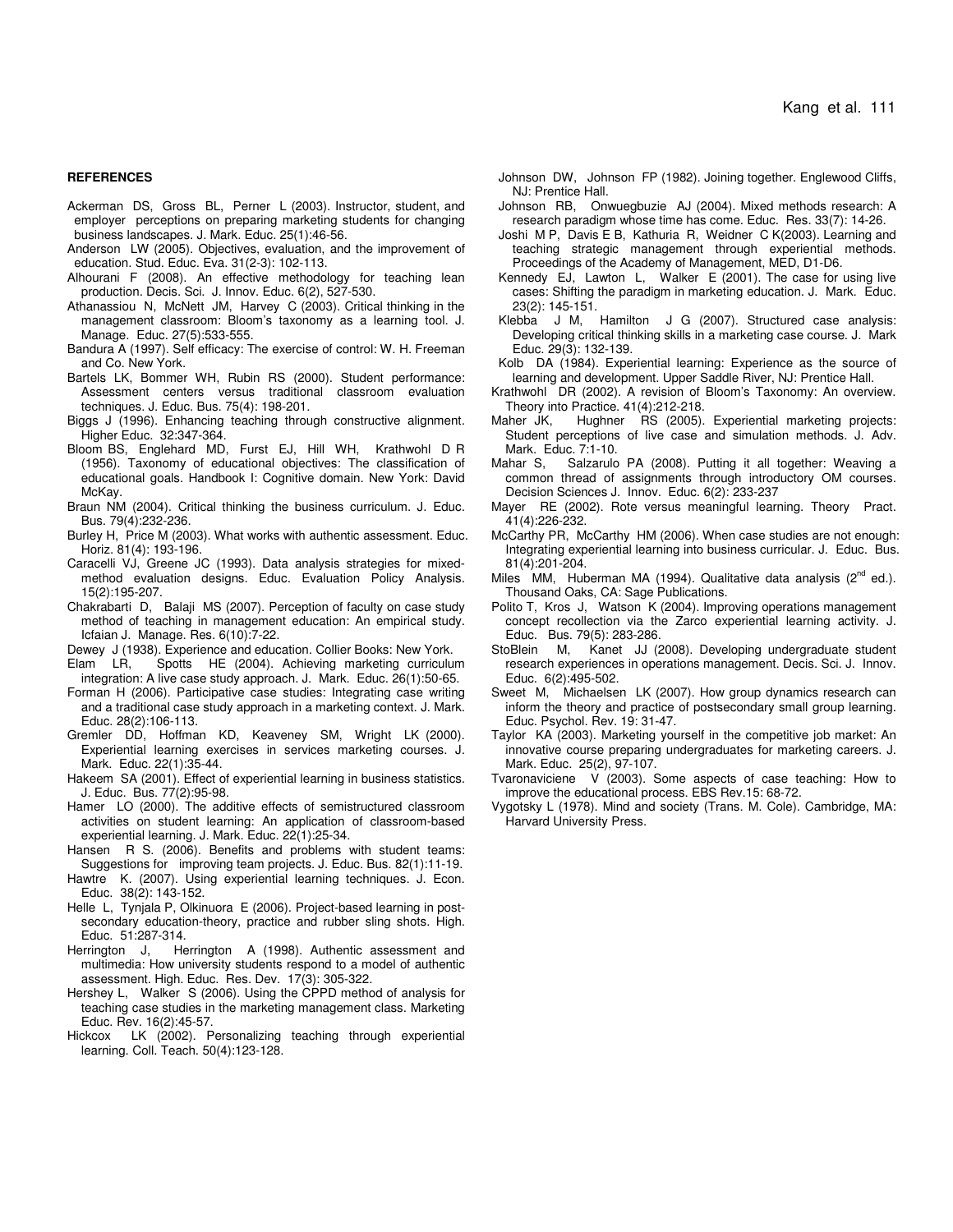# **Appendix-A: The Sample Student Class Project Paper Guideline**

**----------------------------------------------------------------------------------------------------**

# **A CASE STUDY: OPERATIONS STRATEGY ANALYSIS**

Prepare an "Operations Strategy" analysis for a small or medium sized business organization (preferably a company with a limited or single product/service line produced at a single or limited number of sites).

The overall purpose of the analysis is to determine, with some specificity, how the company competes in the marketplace through its operations. It is not particularly important for this project whether the company is doing a good job or poor job in operations.

The outline below should be followed in developing and writing the report. Other formats may be used but check with the instructor before deviating significantly from the outline. For the grading criteria, emphasis will be placed on the supporting logic and evidence presented in the report. An innovative, professional presentation style will also be considered positively in grading. As a general guideline, the report should not be significantly longer than 15 pages (double-spaced) or shorter than 10 pages (double-spaced). Appendices may be used to support your analysis.

The outline below tends to "cover the waterfront". For a particular firm, several of the topics may be irrelevant or of very minor importance. It is also normal to expect that information may be unattainable in a few of the areas. Simply make a statement to this effect. In the outline below, the use of the term "product" does not imply that a manufacturing company should be selected. Substitute "service" for "product" if a service organization is selected.

# **I. GENERAL INTRODUCTION** (2 or 3 pages).

- A. Name of the firm, location, major product(s), market segment served.
- B. Apparent product strategy of the company (60 or less words).
- C. General financial posture (financial report not necessary).
- D. Major competitors. Position of company in the industry (estimated market share, etc.).
- E. Substitutes for company's products.
- F. Nature of entry/exit constraints (barriers!) to the industry.
- G. Importance of industry suppliers/power of customers.
- H. Intensity of rivalry in the industry.

# **II. OPERATIONS** (6 to 10 pages).

- **A. Product(s**): Where is the firm' product(s) on the product life cycle? What is the breath of product line relative to competitors? Is product change/development a factor in the industry?
- **B. Process**: General classification. Identify significant inputs/outputs. Level of automation? Estimate of position on the product/process matrix. Industry leader or follower in process technology? Is process technology important in the industry?
- **C. Level of Vertical Integration**: Does the company practice vertical integration to the industry? What is the apparent motivation - cost? control? quality? risk?
- **D. Demand Management**: Does demand for the firm's products vary significantly? Does this present significant problems? How is the varying demand met - varying employee work hours, subcontracting, inventory, backorders, hiring/firing? Does the firm attempt to control/alter demand patterns? If so, how?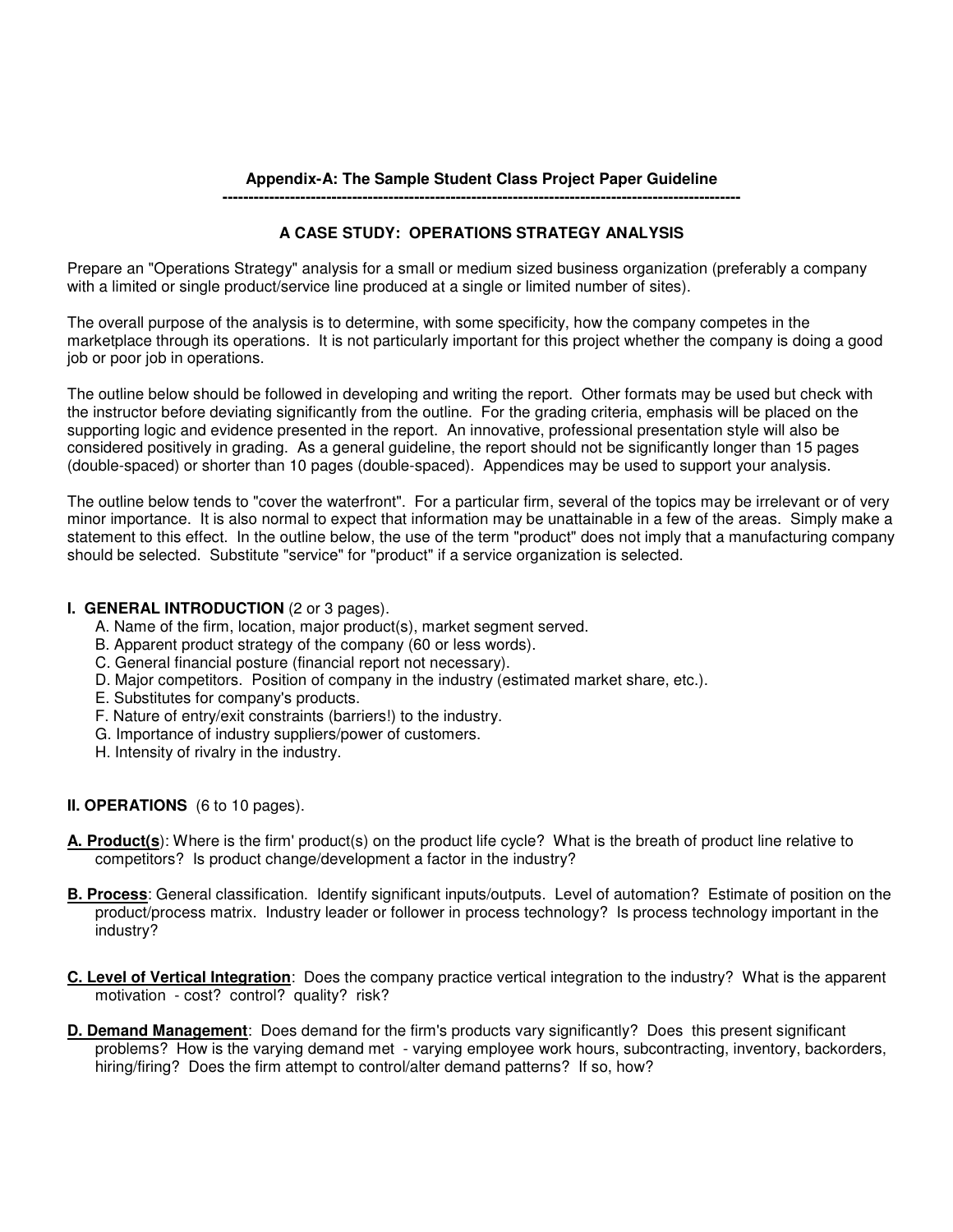Appendix A cont.

- **E. Capacity**: Does the company have a small/large range of volume output capability? Do unit costs vary significantly with volume? If so, how? Has the firm periodically in the past increased capacity? If so, do capacity increases lead/lag demand?
- **F. Facility Location**: What motivated the company to locate where it did? Is location of firms in the industry dictated more by customer location, raw material/labor? politics? other factors? Does the firm' location provide any advantages/disadvantages over competitors in the marketplace? Are firms in this industry sensitive to location?
- **G. Use of Inventories**: Does this company produce "to-stock" or "to-order"? What relative advantages are offered by this choice? What general level of inventories are maintained in finished goods, raw materials, work-in-process?
- **H. Organization/Work Force/Management**: Is job specialization prevalent? Job enlargement? Job enrichment? Is worker motivation a problem with this type of production process?
- **I. Quality**: Define briefly the important "dimensions of product quality". Is there significant staff involvement in quality management? Is there a quality differential among the products sold by industry members?
- **J. Productivity/Efficiency**: Are any formal measures of productivity used in the firm? Are they computed for each organization unit? For the firm as a whole? For each product? Is a formal productivity improvement program in place?
- **K. Cost Measurement**: What cost/profit measures are routinely available and used by operations management? Is a formal cost accounting system used?
- **L. Overall Operations Posture in the Firm**: Choose one of the following "stages" as the most representative of the operations function and justify/explain. (1 page maximum).
- 1. Internally Neutral: Operations is primarily reactive to internal pressures placed upon it does not have its own planning mechanism.
- 2. Externally Neutral: Operations works hard to keep up with the industry practice and maintain "neutrality" or parity with competitors.
- 3. Internally Supportive: Operations does work consciously to be compatible with and supportive of the firm's business unit strategy.
- 4. Externally Supportive: Operations actively seeks ways to develop competitive advantages for the firm operations is a leading factor in the firm's attempt to develop a competitive advantage.
- **M. Other Factors**: Are there other specialized factors that are not covered elsewhere in this outline that significantly impact the operations posture of this firm, e.g., government regulations, worker safety, international issues, social responsibility, etc.

# **III. CONCLUSIONS** (Two pages maximum)

Do the firm's operations activities appear to be compatible with the firm's product strategy for competing in the marketplace? Are significant incompatibilities noted (i.e., incompatibilities between the operations strategy and the business strategy, between the operations strategy and the other functional strategies, or between the decision categories within operations)? Does operations make a significant contribution to this firm's competitive advantage or success in the marketplace - or is the firm more driven by marketing, etc.? Are there significant environmental changes that could arise in the future that will impact operations?

*Recommendations*? *Suggestions*?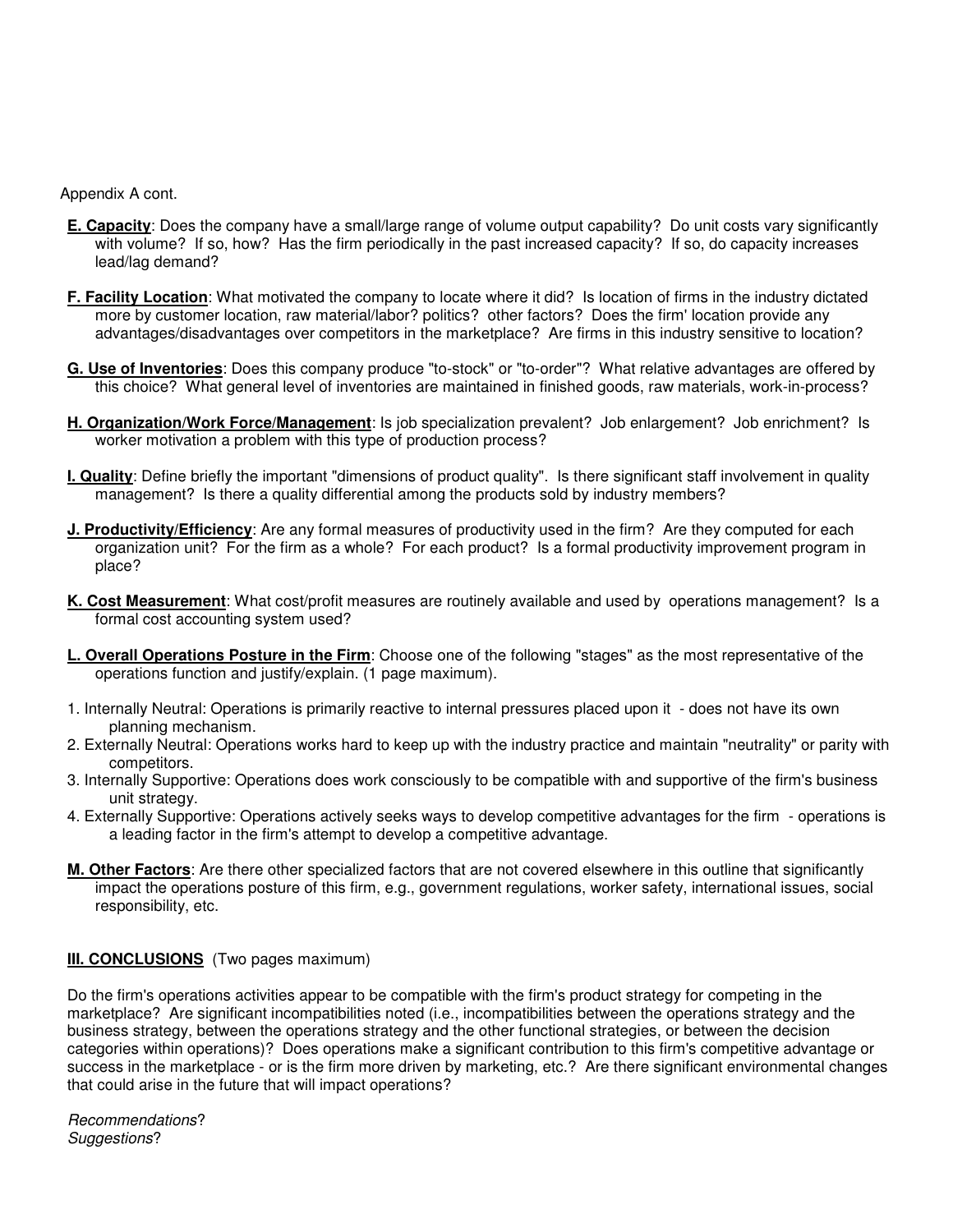# **Appendix B**

# Assessment Rubric

# Part I: Content and Structure

|                                                                                                                                                                                                                                                                                                                     | <b>Very Satisfactory</b>                                           | Satisfactory                                                     | Somewhat                                                         | Not                                                                                |
|---------------------------------------------------------------------------------------------------------------------------------------------------------------------------------------------------------------------------------------------------------------------------------------------------------------------|--------------------------------------------------------------------|------------------------------------------------------------------|------------------------------------------------------------------|------------------------------------------------------------------------------------|
|                                                                                                                                                                                                                                                                                                                     | (4)                                                                | (3)                                                              | Satisfactory                                                     | Satisfactory                                                                       |
|                                                                                                                                                                                                                                                                                                                     |                                                                    |                                                                  | (2)                                                              | (1)                                                                                |
| The following 11<br>components on the<br>instructional guide must<br>be included:<br>Introduction, Product,<br>Process, Demand<br>Management, Capacity,<br><b>Facility Location, Quality</b><br>Management,<br>Productivity or<br>Efficiency, Cost<br>Measurement, Overall<br>Operations Posture, and<br>Conclusion | 10-11 required<br>components are<br>present in the<br>case report. | 8-9 required<br>components<br>are present in<br>the case report. | 6-7 required<br>components<br>are present in<br>the case report. | Less than 6 of<br>the required<br>components<br>are present in<br>the case report. |

# Part II: Quality and Skills

|                       | Excellent            | Good              | Fair              | Poor              |
|-----------------------|----------------------|-------------------|-------------------|-------------------|
|                       | $\left( 4\right)$    | (3)               | (2)               | ′1`               |
| Comprehension (the    | The desired skill is | The desired skill | The desired skill | The desired skill |
| student               | present              | is present in a   | is present in     | is not present or |
| demonstrates          | systematically and   | few elaborated    | fragmented or     | found only in one |
| comprehension by      | consistently         | sections of the   | isolated sections | or two places in  |
| one or more of the    | throughout the       | case report.      | in the case       | the case report.  |
| following:            | case report.         |                   | report.           |                   |
| interpreting,         |                      |                   |                   |                   |
| clarifying, giving    |                      |                   |                   |                   |
| examples,             |                      |                   |                   |                   |
| comparing,            |                      |                   |                   |                   |
| explaining,           |                      |                   |                   |                   |
| summarizing,          |                      |                   |                   |                   |
| elaborating, or a     |                      |                   |                   |                   |
| comparable activity)  |                      |                   |                   |                   |
| Application (the      |                      |                   |                   |                   |
| student               |                      |                   |                   |                   |
| demonstrates          |                      |                   |                   |                   |
| application skills by |                      |                   |                   |                   |
| one or more of the    |                      |                   |                   |                   |
| following: solving    |                      |                   |                   |                   |
| problems, locating    |                      |                   |                   |                   |
| proper resources      |                      |                   |                   |                   |
| and information, or a |                      |                   |                   |                   |
| comparable activity)  |                      |                   |                   |                   |